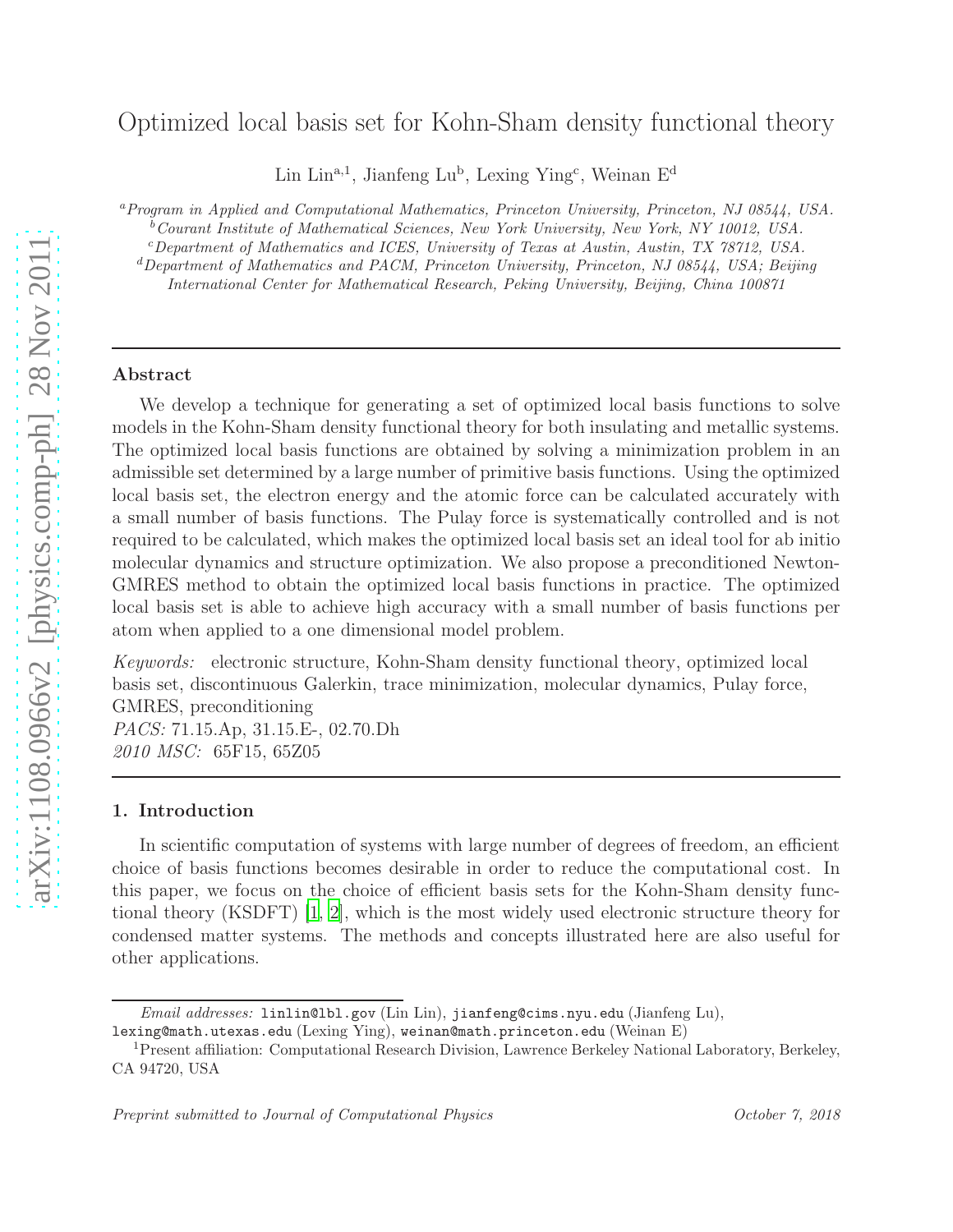In KSDFT, the quantities of interest are the electron energy  $E(R)$  and the atomic force  $F(R)$ . Here we denote by  $R = (R_1, R_2, \cdots, R_{N_A})^T$  the atomic positions, where  $N_A$  is the number of atoms. The atomic force is expressed in terms of the derivatives of the electron energy with respect to the atomic positions as  $F(R) = -\frac{\partial E(R)}{\partial R}$ . This is an important quantity in many applications including structure optimization and first principle molecular dynamics. The electron energy is a functional of a set of Kohn-Sham orbitals  $\{\psi_i\}_{i=1}^N$  where N is the number of electrons in the system. To illustrate the idea with minimal technicality, let us consider for the moment a system of non-interacting electrons at zero temperature. The energy functional for non-interacting electrons takes the form

<span id="page-1-0"></span>
$$
E(\{\psi_i(x)\}_{i=1}^N;R) = \frac{1}{2}\sum_{i=1}^N \int |\nabla \psi_i(x)|^2 dx + \int V(x;R) \sum_{i=1}^N |\psi_i(x)|^2 dx.
$$
 (1)

The first term and the second term in [\(1\)](#page-1-0) are the kinetic energy and the potential energy of the system, respectively. The energy  $E(R)$  as a function of atomic positions is given by the following minimization problem

$$
E(R) = \min_{\{\psi_i(x)\}_{i=1}^N} E(\{\psi_i(x)\}_{i=1}^N; R),
$$
  
s.t. 
$$
\int \psi_i^*(x)\psi_j(x) dx = \delta_{ij}, \quad i, j = 1, ..., N.
$$
 (2)

<span id="page-1-1"></span>We denote by  $\{\psi_i(x;R)\}_{i=1}^N$  the minimizer. It can be readily shown that  $\{\psi_i(x;R)\}_{i=1}^N$  are the lowest N eigenfunctions of the Hamiltonian operator  $H(R)$ , which takes the form

$$
H(R) = -\frac{1}{2}\Delta_x + V(x;R).
$$
 (3)

Using the Hamiltonian operator, the electron energy has an alternative expression without the explicit dependence on the orbitals  $\{\psi_i\}_{i=1}^N$ :

$$
E(R) = \text{Tr}[H(R)\chi(H(R) - \mu(R))] \equiv \text{Tr}[g_0(H(R))],
$$
\n(4)

where  $\chi(\cdot)$  is the Heaviside function:  $\chi(x) = 1$  if  $x < 0$  and is 0 otherwise. Here  $\mu(R)$  is the chemical potential, which takes value between the N-th and  $(N + 1)$ -th eigenvalues of H to control the number of electrons.

Since all the quantities depend on the atomic positions  $R$ , to simplify the notation we drop the dependence of R unless otherwise specified. If we approximate the eigenfunctions  $\{\psi_i\}_{i=1}^N$ by linear combination of a set of basis functions  $\Phi = (\phi_1, \dots, \phi_{N_b})$ , the Hamiltonian operator H is discretized into a finite dimensional matrix  $\Phi^T H \Phi$  (here and in the following, we will use the linear algebra notation:  $\phi_i^T H \phi_j = \langle \phi_i | H | \phi_j \rangle$ . The number of basis functions  $N_b$  is therefore called the *discretization cost*. The electron energy and the force can be expressed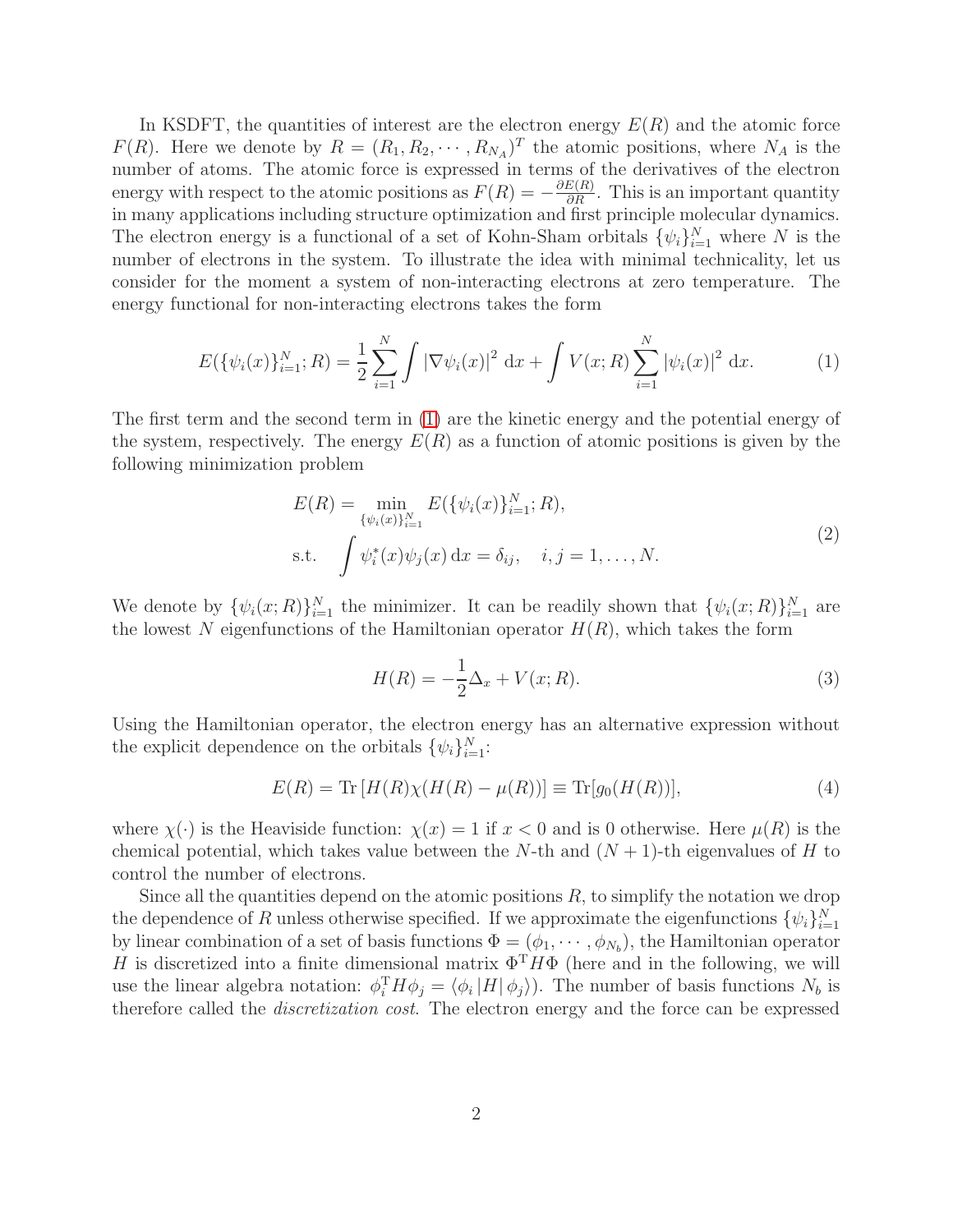<span id="page-2-0"></span>in terms of the discretized Hamiltonian operator as

$$
E_{\Phi} = \text{Tr} \left[ g_0 (\Phi^{\text{T}} H \Phi) \right],
$$
  
\n
$$
F_{\Phi, I} = -\frac{\partial E_{\Phi}}{\partial R_I}
$$
  
\n
$$
= -\text{Tr} \left[ g_0' (\Phi^{\text{T}} H \Phi) \Phi^{\text{T}} \frac{\partial H}{\partial R_I} \Phi \right] - 2 \text{Tr} \left[ g_0' (\Phi^{\text{T}} H \Phi) \Phi^{\text{T}} H \frac{\partial \Phi}{\partial R_I} \right].
$$
\n(5)

 $F_{\Phi,I}$  is the *I*-th component of the force. In what follows the second equation in [\(5\)](#page-2-0) is also written in a compact form as

$$
F_{\Phi} = -\frac{\partial E_{\Phi}}{\partial R}
$$
  
= 
$$
-\operatorname{Tr}\left[g_{0}'(\Phi^{T}H\Phi)\Phi^{T}\frac{\partial H}{\partial R}\Phi\right] - 2\operatorname{Tr}\left[g_{0}'(\Phi^{T}H\Phi)\Phi^{T}H\frac{\partial\Phi}{\partial R}\right].
$$
 (6)

Choosing basis functions  $\Phi$  adaptively with respect to the atomic positions R has obvious computational advantages, as it allows the possibility to reduce the discretization cost by a significant amount while maintaining the accuracy for the evaluation of the electron energy and atomic forces. Since the electron energy is defined variationally as in [\(2\)](#page-1-1), an accurate basis set should minimize the electron energy. However, choosing the basis functions adaptively gives arise to some difficulties in the evaluation of the force [\(5\)](#page-2-0) which requires the calculation of  $\frac{\partial \Phi}{\partial R}$ . In electronic structure theory, the contribution from  $\frac{\partial \Phi}{\partial R}$  is referred to as the Pulay force [\[3](#page-18-2)]. We will henceforth adopt this terminology. The Pulay force originates from the incompleteness of the basis set, and has been found to be important to obtain the force with reliable accuracy for structure optimization or first principle molecular dynamics [\[3,](#page-18-2) [4\]](#page-19-0). The calculation of the Pulay force can be quite expensive even if the basis functions  $\Phi$  have analytical expressions, and the calculation of the Pulay force becomes almost intractable if the basis functions are defined implicitly such as in the adaptive mesh method [\[5](#page-19-1), [6,](#page-19-2) [7](#page-19-3), [8\]](#page-19-4). We would like to systematically reduce the Pulay force so that the approximation

$$
\frac{\partial E_{\Phi}}{\partial R} \approx \text{Tr}\left[g_0'(\Phi^{\text{T}} H \Phi) \Phi^{\text{T}} \frac{\partial H}{\partial R} \Phi\right]
$$
\n(7)

becomes adequate.

The key observation in this paper is that minimizing the electron energy and reducing the Pulay force can be simultaneously achieved by the following optimization procedure

<span id="page-2-1"></span>
$$
\min_{\Phi \subset \mathcal{V}, \Phi^T \Phi = I} E_{\Phi} = \min_{\Phi \subset \mathcal{V}, \Phi^T \Phi = I} \text{Tr} \left[ g_0(\Phi^T H \Phi) \right]
$$
(8)

Here V is an admissible subset of the space spanned by a set of *primitive basis functions* which are independent of R. Later V will be referred to as the *admissible set*. We select from  $V$  a small number of R-dependent *optimized basis functions*  $\Phi = (\phi_1, \dots, \phi_{N_b})$  which give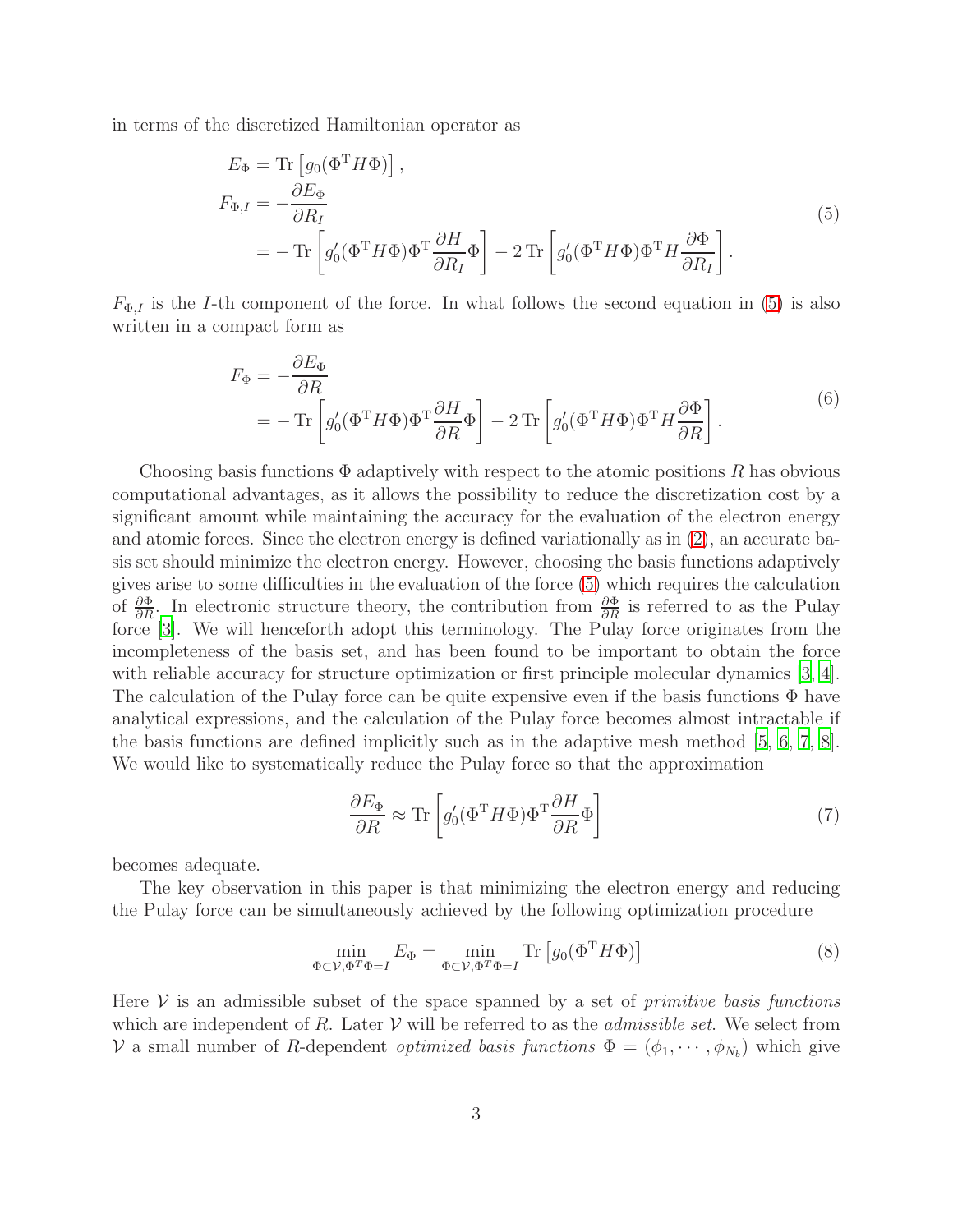rise to the lowest electron energy in  $\mathcal V$ . The Euler-Lagrange equation for the minimization problem [\(8\)](#page-2-1) reads

<span id="page-3-0"></span>
$$
\begin{cases}\nH\Phi g_0'(\Phi^{\mathrm{T}}H\Phi) = \Phi\Lambda \\
\Phi^{\mathrm{T}}\Phi = I\n\end{cases},\n\tag{9}
$$

where the matrix  $\Lambda$  is a Lagrangian multiplier and is symmetric. When the first optimality condition [\(9\)](#page-3-0) is satisfied, we find

<span id="page-3-1"></span>
$$
2\operatorname{Tr}\left[g_0'(\Phi^{\mathrm{T}}H\Phi)\Phi^{\mathrm{T}}H\frac{\partial\Phi}{\partial R}\right] = 2\operatorname{Tr}\left[\Lambda\Phi^{\mathrm{T}}\frac{\partial\Phi}{\partial R}\right] = \operatorname{Tr}\left[\Lambda\frac{\partial(\Phi^{\mathrm{T}}\Phi)}{\partial R}\right] = 0.
$$
 (10)

The last equality comes from the orthonormal constraint on the optimized basis functions Φ. The reason why [\(10\)](#page-3-1) holds can be understood from the variational structure of the original problem [\(8\)](#page-2-1), which is related to the Hellmann-Feynman theorem in quantum mechanics. As a result, the Pulay force vanishes in the atomic force even if the optimized basis functions are far from being a complete basis set.

The choice of the primitive basis functions is crucial. Although the optimized basis functions are always incomplete due to the small number of basis functions used, the primitive basis set should be systematically improvable towards a complete basis set. Each primitive basis function should be local in order to be suitable for large scale parallel calculation. In our previous work [\[9\]](#page-19-5), the primitive basis set is constructed using a discontinuous Galerkin (DG) framework. The DG primitive basis set allows the usage of basis functions that are discontinuous across element surfaces. Each DG primitive basis function is local in the real space, and thus gives full flexibility in the choice of the optimized basis functions. The locality constraint in the real space can therefore be naturally applied to the optimized basis functions, giving rise to the *optimized local basis set*.

We remark that a large primitive basis set also presents practical difficulties for the optimization procedure. In this paper we propose a preconditioned Newton-GMRES method to obtain the optimized local basis functions. Numerical results using a one dimensional model problem validate the performance of the optimized local basis functions: the electron energy and the force can be accurately calculated along the trajectory of the molecular dynamics without systematic drift, using a very small number of basis functions per atom.

Improving the quality of the basis functions via variational optimization has been previously studied in the electronic structure theory. However, to the best of our knowledge all the optimized basis functions presented so far use atom-centered primitive basis functions, such as atomic orbitals or Gaussian-type orbitals. Since atomic orbitals or Gaussian-type orbitals depend on the atomic positions and do not form a complete basis set, the Pulay force never vanishes. The Pulay force of all the primitive basis functions should be computed for each atomic configuration. Moreover, optimization for each atomic configuration is generally considered to be an expensive procedure, and the optimized basis functions are usually obtained for specific reference systems instead. For example, Junquera *et al* [\[10\]](#page-19-6) proposed to optimize the shape and cutoff radii of a set of numerical atomic orbitals; Ozaki [\[11\]](#page-19-7) proposed using the optimal linear combination of a set of numerical atomic orbitals; Blum *et al* [\[12](#page-19-8)] used a greedy method to select basis functions from a large pool of numerical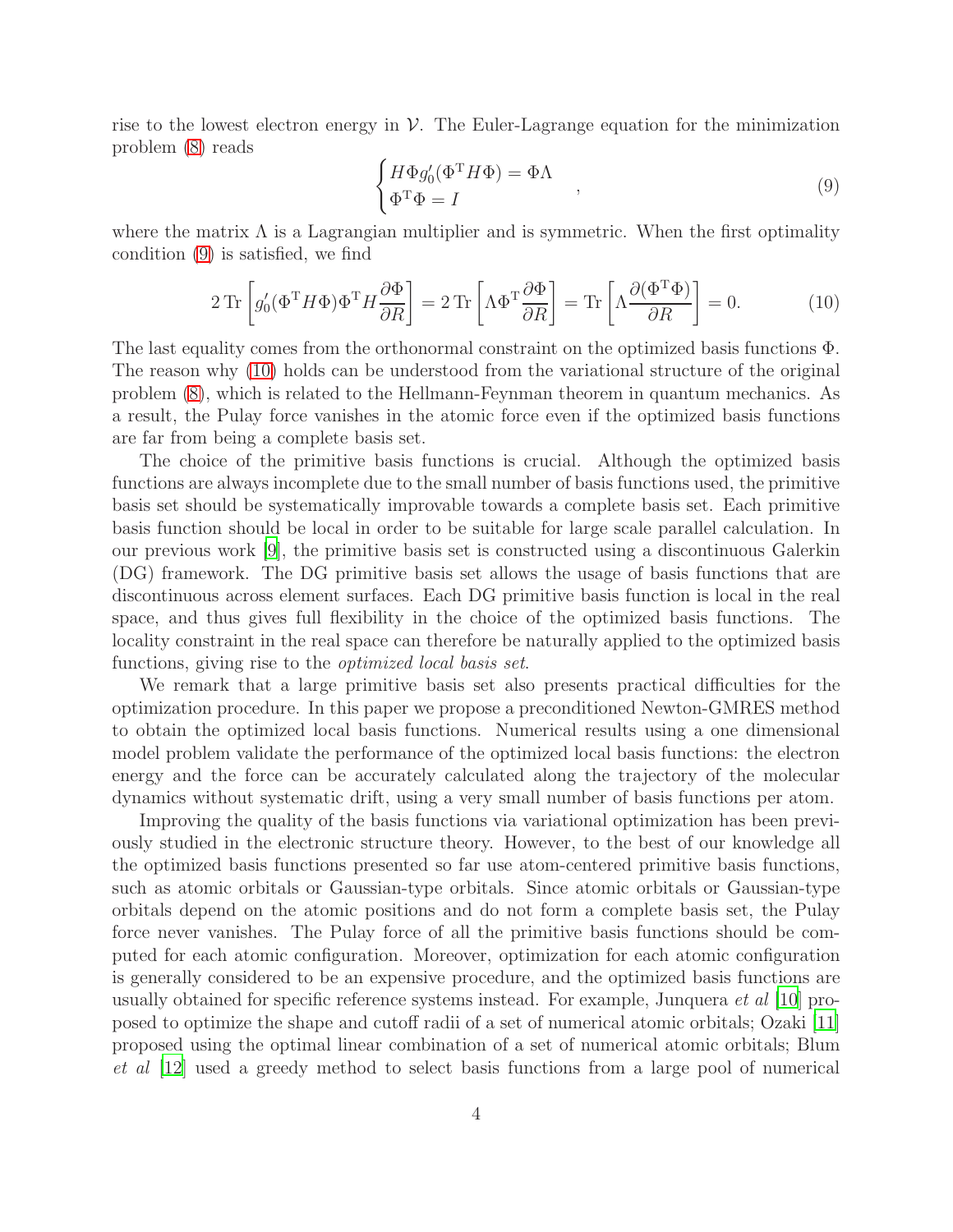atomic orbitals. The drawback of this procedure is that the quality of the basis functions depends heavily on the choice of the reference system. The transferability of these basis sets obtained for specific reference systems should be tested carefully for a variety of systems. Optimized basis functions without the choice of reference systems have also been studied before. Talman [\[13](#page-19-9)] proposed to optimize a set of numerical atomic orbitals for all the atoms simultaneously. Rayson and Briddon [\[14](#page-19-10)] tried to find the optimal linear combination of Gaussian-type orbitals, where the optimization process loops over each atom in the system. These methods share similar spirit as the present work, and can be regarded as approximate strategies towards achieving optimality in practice.

Our current work avoids the subtle issue of transferability by means of an optimization procedure for any given system, which could be advantageous for complex systems where manually constructed transferable basis functions are difficult to be obtained. The DG primitive basis set is a complete basis set, and the optimized local basis functions are local by construction. The DG primitive basis set is independent of the atomic positions, and the Pulay force vanishes when the optimality condition is reached.

The rest of the paper is organized as follows. In Section [2,](#page-4-0) we introduce the optimized local basis set for KSDFT. Numerical examples are presented in Section [3,](#page-9-0) followed by discussion and conclusion in Section [4.](#page-14-0) To make the paper self-contained, we briefly recall the finite temperature Kohn-Sham density functional theory in [Appendix A.](#page-15-0)

#### <span id="page-4-0"></span>2. Optimized local basis function

As introduced in our previous work [\[9](#page-19-5)], using a discontinuous Galerkin method (the interior penalty method [\[15,](#page-19-11) [16](#page-19-12)]), the effective energy functional in Kohn-Sham density functional theory is given by

$$
\mathcal{F}_{DG}(\{\psi_i\}, \{f_i\}) = \frac{1}{2} \sum_i f_i \langle \nabla \psi_i, \nabla \psi_i \rangle_{\mathcal{T}} - \sum_i f_i \langle \{\{\nabla \psi_i\}\}, [[\psi_i]] \rangle_{\mathcal{S}} + \langle V_{\text{eff}}, \rho \rangle_{\mathcal{T}} \n+ \alpha \sum_i f_i \langle [[\psi_i]], [[\psi_i]] \rangle_{\mathcal{S}} + \sum_{\ell} \gamma_{\ell} \sum_i f_i |\langle b_{\ell}, \psi_i \rangle_{\mathcal{T}}|^2 \n+ \beta^{-1} \sum_i (f_i \ln f_i + (1 - f_i) \ln(1 - f_i)).
$$
\n(11)

This is a discretization method for the Helmholtz free energy [\(A.18\)](#page-18-3) for a system at temperature  $\beta^{-1}$ , see [Appendix A](#page-15-0) for details of formulation of Kohn-Sham density functional theory in finite temperature. Here  $\mathcal T$  is a collection of quasi-uniform rectangular partitions of the computational domain:

$$
\mathcal{T} = \{E_1, E_2, \cdots, E_M\},\tag{12}
$$

and S be the collection of surfaces that correspond to  $\mathcal{T}$ .  $\langle \cdot, \cdot \rangle_{\mathcal{T}}$  and  $\langle \cdot, \cdot \rangle_{\mathcal{S}}$  are inner products in the bulk and on the surface respectively. The notations  $\{\{\cdot\}\}\$ and  $\[\cdot\]$  are used for the standard average and jump operators across surfaces in the interior penalty method. We refer to [\[9](#page-19-5)] for more details.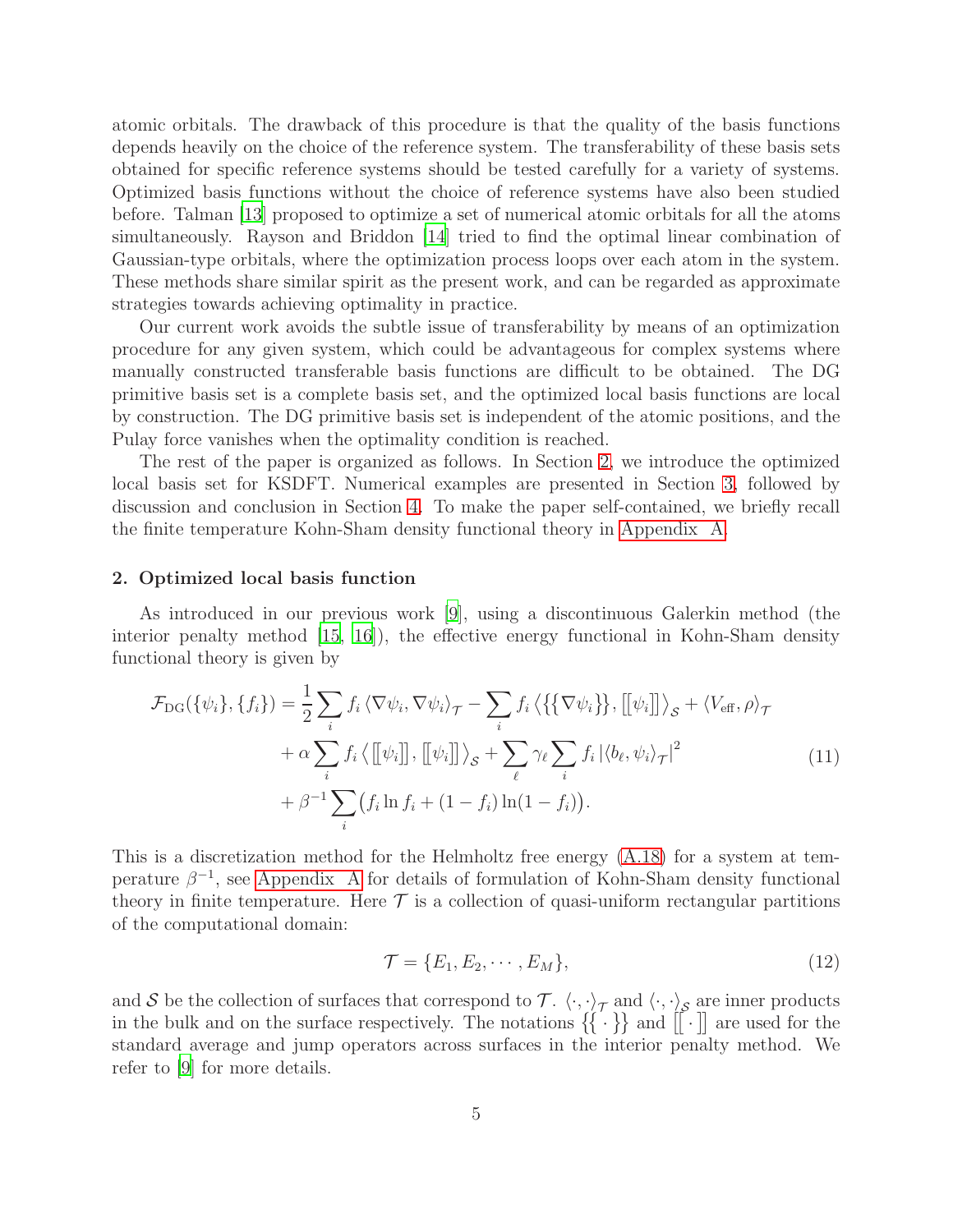Let  $\Phi$  be a chosen set of basis functions  $\Phi = {\{\varphi_{k,j}\}}_{j=1}^{J_k}$ , where each  $\varphi_{k,j}$  is supported in  $E_k$  and  $J_k$  is the total number of basis functions in  $E_k$ . The corresponding approximation space  $\mathcal{V}_{\Phi}$  is given by

$$
\mathcal{V}_{\Phi} = \text{span}\{\varphi_{k,j}, E_k \in \mathcal{T}, j = 1, \cdots, J_k\}.
$$
\n(13)

The approximated Kohn-Sham orbitals are the solutions to the minimization problem

$$
\min_{\{\psi_i\} \subset \mathcal{V}_{\Phi}, \{f_i\}} \mathcal{F}_{DG}(\{\psi_i\}, \{f_i\}),
$$
\ns.t. 
$$
\int \psi_i^* \psi_j \, dx = \delta_{ij}, \quad i, j = 1, \cdots, \widetilde{N},
$$
\n(14)

where  $\tilde{N}$  is chosen to be slightly larger than the number of electrons N in the system in order to compensate for the finite temperature effect (see [Appendix A](#page-15-0) for more detailed explanation). We propose the optimized local basis functions which give rise to a specific choice of  $\Phi$ , in order to achieve accuracy for both the Helmholtz free energy and the force while using a small number of basis functions. Following the spirit of [\(8\)](#page-2-1) introduced for the model problem in the introduction, the optimized local basis function set  $\Phi$  solves the following minimization problem

<span id="page-5-1"></span>
$$
\min_{\Phi \subset \mathcal{V}, \Phi^T \Phi = I} \min_{\{\psi_i\} \subset \mathcal{V}_{\Phi}, \{f_i\}} \mathcal{F}_{DG}(\{\psi_i\}, \{f_i\}),\tag{15}
$$

where  $\mathcal V$  is the *admissible set*. To define the admissible set, we take for each element  $E_k$  a set of basis functions  $\{u_{k,j}, j = 1, \dots, J_k\}$ . Each  $u_{k,j}$  is compactly supported in  $E_k$ , and they satisfy the orthonormality condition

$$
\langle u_{k',j'}, u_{k,j} \rangle_{\mathcal{T}} = \delta_{kk'} \delta_{jj'}.
$$
\n(16)

For example,  $\{u_{k,j}\}\)$  can be polynomials restricted to the set  $E_k$  up to a certain order. Other forms of primitive basis functions can be chosen as well, without changing the discussion that follows. The discretized Hamiltonian in the DG formulation takes the form

<span id="page-5-0"></span>
$$
H_{k',j';k,j} = \frac{1}{2} \langle \nabla u_{k',j'}, \nabla u_{k,j} \rangle_{\mathcal{T}} - \frac{1}{2} \langle [[u_{k',j'}]], \{\nabla u_{k,j}\}\rangle_{\mathcal{S}} -\frac{1}{2} \langle \{\{\nabla u_{k',j'}\}\}, [[u_{k,j}]] \rangle_{\mathcal{S}} + \alpha \langle [[u_{k',j'}]], [[u_{k,j}]] \rangle_{\mathcal{S}} +\langle u_{k',j'}, V_{\text{eff}} u_{k,j} \rangle_{\mathcal{T}} + \sum_{\ell} \gamma_{\ell} \langle u_{k',j'}, b_{\ell} \rangle_{\mathcal{T}} \langle b_{\ell}, u_{k,j} \rangle_{\mathcal{T}}.
$$
\n(17)

The optimized local basis functions should be local in the real space in order to facilitate large scale computation. Since  ${u_{k,j}}$  are compactly supported in  $E_k$ , the locality constraint on the optimized local basis functions is naturally imposed by requiring each function in the admissible set to be linear combinations of  ${u_{k,j}}$  for the same k, *i.e.* 

$$
\mathcal{V} = \bigcup_{k=1}^{M} \text{span}\{u_{k,j}, j = 1, \cdots, J_k\},\tag{18}
$$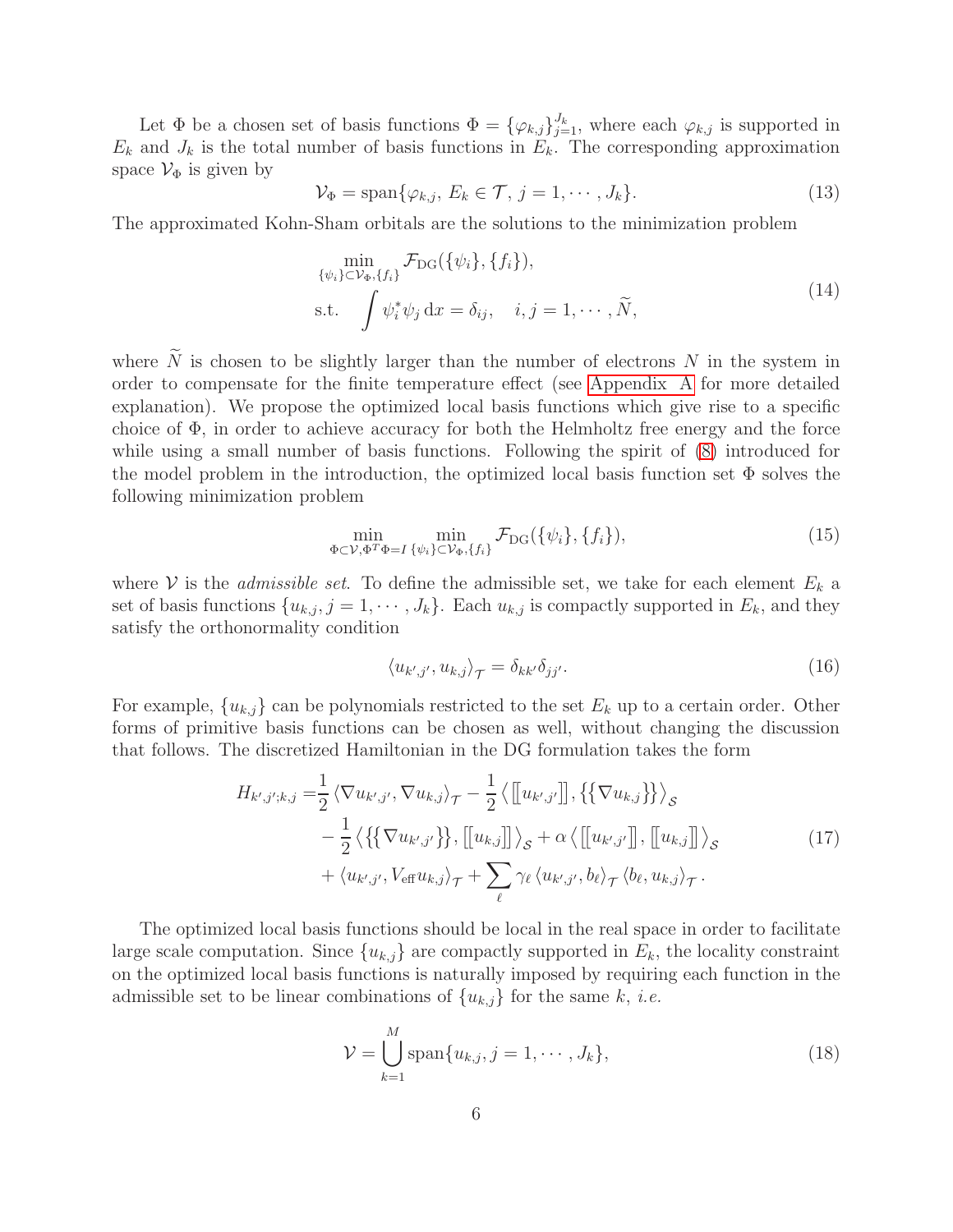where  $M$  is the number of elements.

Inside each element  $E_k$ , we select  $N_k$  optimized local basis functions from the admissible set.  $N_k$  is much smaller than  $J_k$ . The optimized local basis functions are denoted by  $\{\phi_{k,1}, \dots, \phi_{k,N_k}\}\$ , and are represented by the linear combination of the primitive basis functions

$$
\phi_{k,l} = \sum_{j=1}^{J_k} \widetilde{\phi}_{k,l,j} u_{k,j}, \quad l = 1, \cdots, N_k.
$$

With slight abuse of notation, we use  $\phi_{k,l}$  also for the column vector of the coefficients in the primitive basis functions:

$$
\phi_{k,l} = \begin{pmatrix} \widetilde{\phi}_{k,l,1} & \widetilde{\phi}_{k,l,2} & \cdots & \widetilde{\phi}_{k,l,J_K} \end{pmatrix}^{\mathrm{T}}.
$$
\n(19)

If we write

$$
\Phi_k = \begin{pmatrix} \phi_{k,1} & \phi_{k,2} & \cdots & \phi_{k,N_k} \end{pmatrix},\tag{20}
$$

the optimized local basis set  $\Phi$  represented in the primitive basis set takes the form

$$
\Phi = \text{diag}(\Phi_1, \Phi_2, \cdots, \Phi_M). \tag{21}
$$

Because of the block diagonal structure, the orthonormality constraint  $\Phi^T \Phi = I$  is equivalent to the orthonormal constraint for each  $\Phi_k$ , *i.e.*,  $\Phi_k^T \Phi_k = I_k, k = 1, \dots, M$ . Here each block  $\Phi_i$  is a rectangular matrix of size  $N_g \times N_k$ , where  $N_g$  is the number of grid points in the element, and  $N_k$  is the number of basis functions.  $I_k$  is an  $N_k \times N_k$  identity matrix.

Under the basis set  $\Phi$ , the discretized Hamiltonian becomes  $\Phi^T H \Phi$  with H given by [\(17\)](#page-5-0). The Helmholtz free energy can be written without the explicit dependence on  $\{\psi_i\}$  and  $\{f_i\}$ :

$$
\min_{\{\psi_i\} \subset \mathcal{V}_{\Phi}, \{f_i\}} \mathcal{F}_{DG}(\{\psi_i\}, \{f_i\}) = \text{Tr}\, g(\Phi^{\mathrm{T}} H \Phi) + \mu N,\tag{22}
$$

where the function g, which is a finite temperature version of  $g_0$ , is defined as

$$
g(x) = -\beta^{-1} \ln(1 + \exp(\beta(\mu - x))).
$$
 (23)

Note that the derivative of  $g$  is the Fermi-Dirac function

$$
g'(x) = (1 + \exp(\beta(x - \mu)))^{-1}.
$$
\n(24)

<span id="page-6-0"></span>Hence, the minimization problem [\(15\)](#page-5-1) becomes

$$
\mathcal{F}_{\text{DG}} = \min_{\Phi \subset \mathcal{V}} \left[ \text{Tr} \, g(\Phi^{\text{T}} H \Phi) + \mu N \right],
$$
\n
$$
\text{s.t.} \quad \Phi_k^T \Phi_k = I_k, \quad k = 1, \cdots, M.
$$
\n
$$
(25)
$$

The atomic force is then given by

$$
F = -\frac{\partial \mathcal{F}_{DG}}{\partial R}
$$
  
=  $-\text{Tr}(\rho_{\Phi} \Phi^{T} \frac{\partial H}{\partial R} \Phi) - 2 \text{Tr}(\rho_{\Phi} \Phi^{T} H \frac{\partial \Phi}{\partial R})$   
=  $-\text{Tr}(\rho_{\Phi} \Phi^{T} \frac{\partial H}{\partial R} \Phi),$  (26)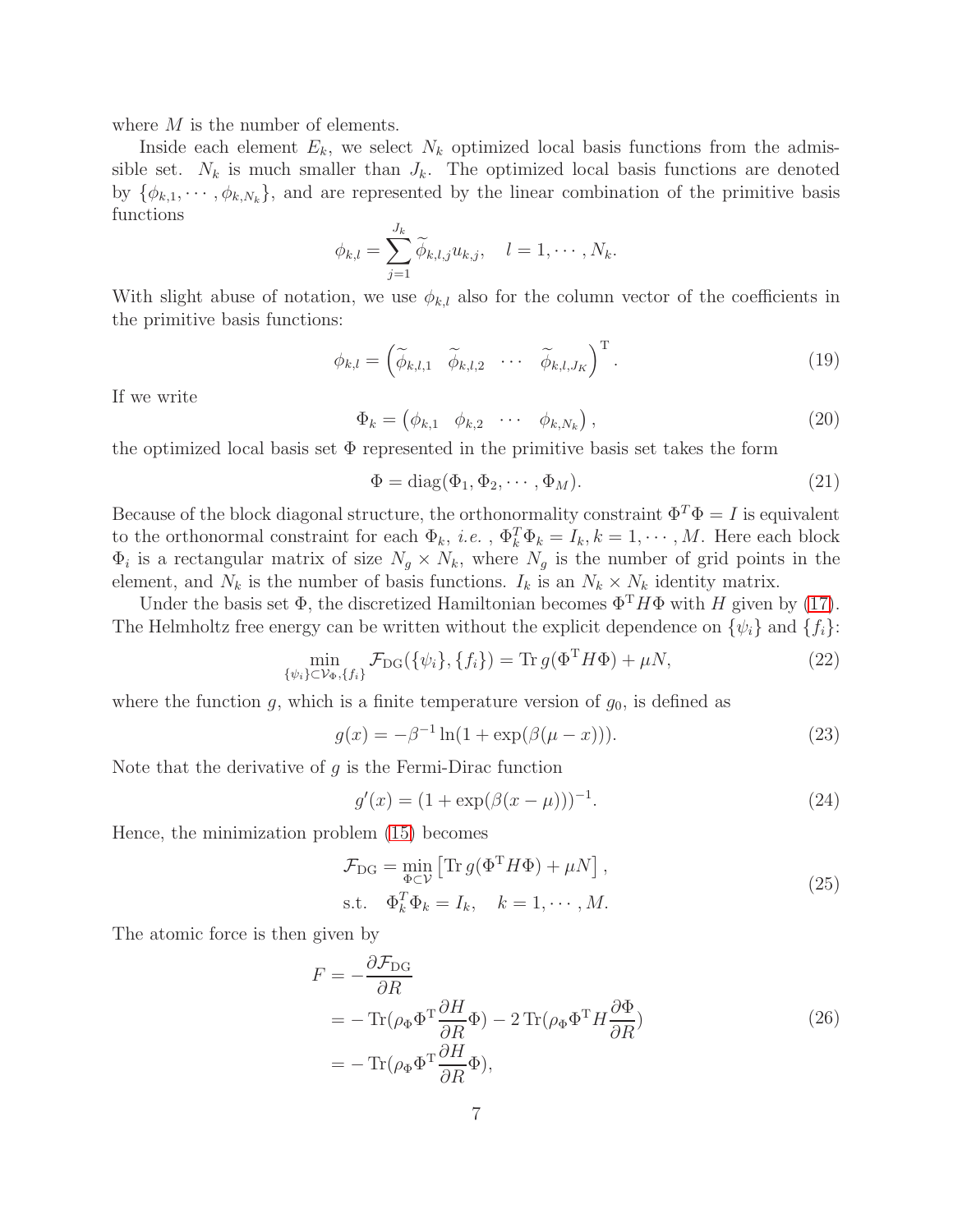where  $\rho_{\Phi} = g'(\Phi^{\mathrm{T}} H \Phi)$  is the single particle density matrix associated to the discretized Hamiltonian  $\Phi^T H \Phi$ .  $\rho_{\Phi}$  can be evaluated using standard diagonalization techniques by computing the eigenvalues and eigenvectors of the reduced Hamiltonian  $\Phi^T H \Phi$ . This is asymptotically the most time consuming step which scales as  $O(N^3)$  where N is the number of electrons in the system. For the 1D system considered in this manuscript,  $\rho_{\Phi}$  is solved by the MATLAB diagonalization subroutine *eig*. For systems of large size, the diagonalization routine can be replaced by the recently developed low order scaling selected inversion methods [\[17](#page-19-13), [18\]](#page-19-14) to reduce the computational cost. The Pulay force vanishes in the last equality when the first order optimality of the optimization problem [\(25\)](#page-6-0) is reached, following the same reasoning as in [\(10\)](#page-3-1).

The Euler-Lagrange equation with respect to the minimization problem [\(25\)](#page-6-0) reads

<span id="page-7-0"></span>
$$
\begin{cases}\nH\Phi\rho_{\Phi} - \Phi\Lambda = 0\\ \Phi^{\mathrm{T}}\Phi - I = 0\n\end{cases}
$$
\n(27)

where the  $\Lambda$  is a block diagonal matrix

 $\Lambda = \text{diag}(\Lambda_1, \Lambda_2, \cdots, \Lambda_M),$ 

which is the Lagrange multiplier for the orthonormal constraints. Due to the block diagonal structure of  $\Phi$ , we can write the first order optimality condition  $(27)$  as

$$
\sum_{j} H_{ij} \Phi_j \rho_{\Phi, ji} - \Phi_i \Lambda_i = 0, \quad i = 1, \cdots, M. \tag{28}
$$

Define the remainder for the  $i$ -th element as

$$
R_i(\Phi,\Lambda) = \begin{pmatrix} \sum_j H_{ij} \Phi_j \rho_{\Phi,ji} - \Phi_i \Lambda_i \\ I - \Phi_i^{\mathrm{T}} \Phi_i \end{pmatrix}.
$$
 (29)

We solve  $R_i(\Phi,\Lambda)=0$  for  $i=1,2,\cdots,M$ .

In order to solve the nonlinear system [\(27\)](#page-7-0), we propose a preconditioned Newton-GMRES method as follows. Denote by  $J$  the Jacobian matrix. At the  $l$ -th iteration, the Newton step solves the following linear system for the correction term

<span id="page-7-1"></span>
$$
J^{(l)}\begin{pmatrix} \Delta \Phi^{(l)} \\ \Delta \Lambda^{(l)} \end{pmatrix} = -\begin{pmatrix} H\Phi g'(\Phi^{\mathrm{T}}H\Phi) - \Phi\Lambda \\ I - \Phi^{\mathrm{T}}\Phi \end{pmatrix}.
$$
 (30)

To make the optimization feasible in practice, we take the following approximation. We neglect the derivative of  $\rho_{\Phi} = g'(\Phi^T H \Phi)$  with respect to  $\Phi$  in the Jacobian. The most important reason for this approximation is that the numerical evaluation of such derivative is quite expensive. In practice we find that the residue of the Euler-Lagrange equation decays fast in the first few Newton iterations, and slows down when the residue becomes small, suggesting that the derivative of  $\rho_{\Phi}$  with respect to the basis functions can be important especially for the small residue case. Numerical results indicate that the accuracy of the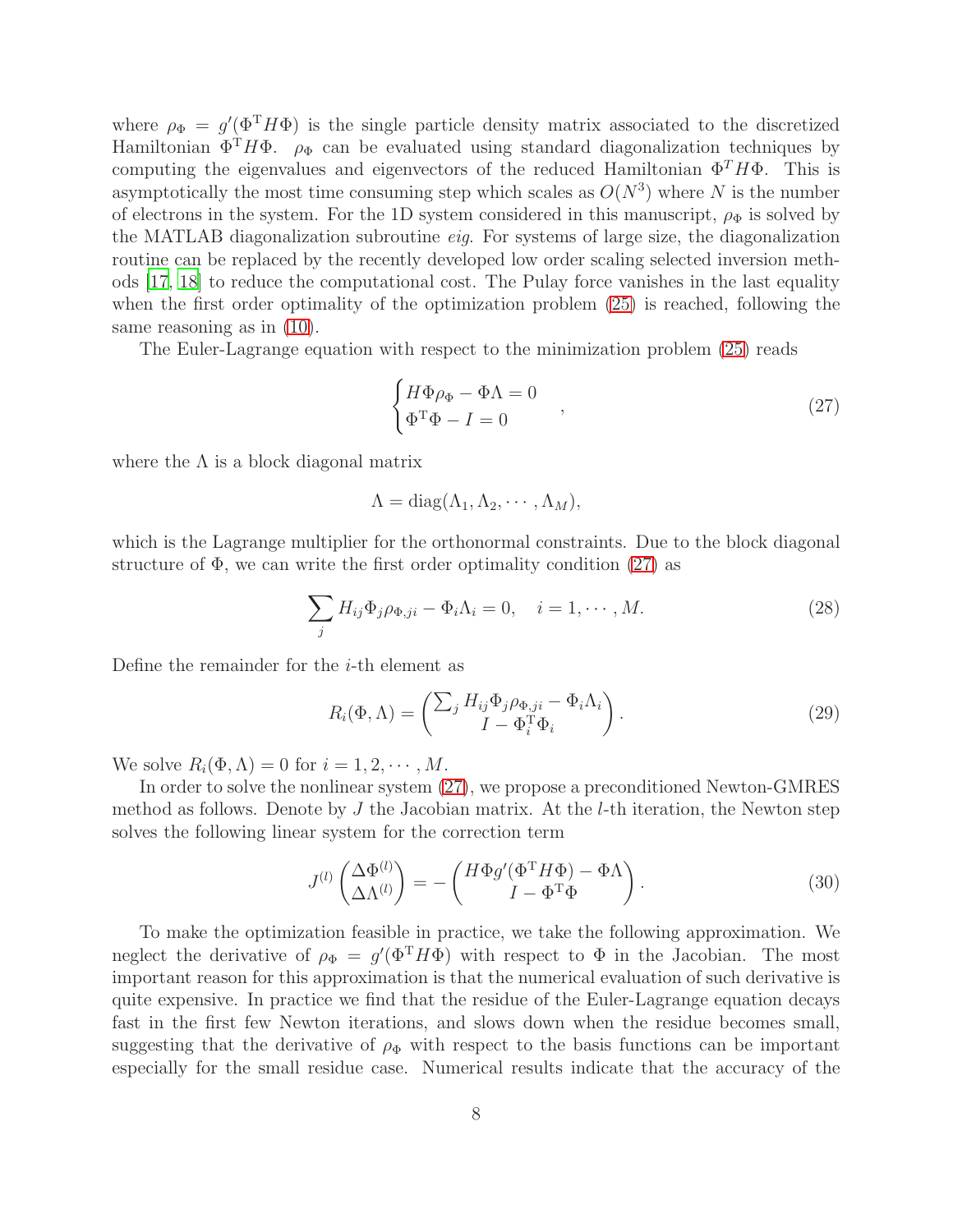Helmholtz free energy and the force can already be improved by one order of magnitude after a few Newton iterations. Further improvement that includes the approximate form of the derivative of  $\rho_{\Phi}$  will be considered in the future work. Using this approximation, the correction equation [\(30\)](#page-7-1) can be written explicitly as

<span id="page-8-0"></span>
$$
\begin{pmatrix} \sum_{j} H_{ij} (\Delta \Phi)_{j} \rho_{\Phi, ji} - (\Delta \Phi)_{i} \Lambda_{i} - \Phi_{i} (\Delta \Lambda)_{i} \\ -\Phi_{i}^{\mathrm{T}} (\Delta \Phi)_{i} - (\Delta \Phi)_{i}^{\mathrm{T}} \Phi_{i} \end{pmatrix} = -R_{i},
$$
\n(31)

for  $i = 1, 2, \cdots, M$ .

We solve the linear system [\(31\)](#page-8-0) using a preconditioned GMRES method. The GMRES method [\[19\]](#page-20-0) is a robust way for solving ill-conditioned linear equations. The preconditioner should give an approximate solution efficiently for the following equation

<span id="page-8-2"></span>
$$
\begin{pmatrix}\n\sum_{j} H_{ij} (\Delta \Phi)_{j} \rho_{\Phi, ji} - (\Delta \Phi)_{i} \Lambda_{i} - \Phi_{i} (\Delta \Lambda)_{i} \\
-\Phi_{i}^{\mathrm{T}} (\Delta \Phi)_{i} - (\Delta \Phi)_{i}^{\mathrm{T}} \Phi_{i}\n\end{pmatrix} = - \begin{pmatrix} B_{i} \\
C_{i} \end{pmatrix}
$$
\n(32)

for any right hand side  ${B_i}$ ,  ${C_i}$ . To this end we first neglect the interaction between different elements:

<span id="page-8-1"></span>
$$
\begin{pmatrix}\nH_{ii}(\Delta \Phi)_{i} \rho_{\Phi, ii} - (\Delta \Phi)_{i} \Lambda_{i} - \Phi_{i}(\Delta \Lambda)_{i} \\
-\Phi_{i}^{\mathrm{T}}(\Delta \Phi)_{i} - (\Delta \Phi)_{i}^{\mathrm{T}} \Phi_{i}\n\end{pmatrix} = - \begin{pmatrix}\nB_{i} \\
C_{i}\n\end{pmatrix}.
$$
\n(33)

The equations of  $(\Delta \Phi)_i$  for different elements become decoupled. [\(33\)](#page-8-1) can be therefore solved independently in each element. Second, we note that there are degeneracy issues solving [\(33\)](#page-8-1). This is because in the subspace spanned by the basis  $V_{\Phi}$ , only the low-lying eigenfunctions of the discrete Hamiltonian affect the free energy much, while the eigenfunctions with large eigenvalues do not contribute much due to small occupation number. Therefore, if we change the subspace  $\mathcal{V}_{\Phi}$  in the direction of these high energy eigenfunctions, it does not change much the energy, which causes degeneracy.

We propose the following pruning method to solve the degeneracy problem. Instead of solving [\(33\)](#page-8-1), we restrict to the basis functions contributed to the low-lying eigenfunctions by the following procedure. Given density matrix  $\rho_{\Phi}$ , for each element  $E_i$ , we take a singular value decomposition of the diagonal block of  $\rho_{\Phi,ii}$ :

$$
\rho_{\Phi,ii} = U_i S_i U_i^{\mathrm{T}},\tag{34}
$$

with the singular values sorted in descending order. Then according to magnitude of the singular values, we write  $U_i = (U_i^h, U_i^l)$ , where the singular vectors in  $U_i^h$  correspond to high singular values above a certain threshold, and the ones in  $U_i^l$  correspond to low singular values below the threshold. The basis functions in the element can be separated into two accordingly:

$$
\Phi_i^h = \Phi_i U_i^h, \qquad \Phi_i^l = \Phi_i U_i^l. \tag{35}
$$

We now only update the correction term corresponding to the high singular values by solving

$$
\begin{pmatrix}\nH_{ii}(\Delta \Phi)^h_i \rho^h_{\Phi, ii} - (\Delta \Phi)^h_i \Lambda^h_i - \Phi^h_i (\Delta \Lambda)^h_i \\
-(\Phi^h_i)^T (\Delta \Phi^h)_i - (\Delta \Phi^h)_i^T \Phi^h_i\n\end{pmatrix} = - \begin{pmatrix}\nB_i U^h_i \\
(U^h_i)^T C_i U^h_i\n\end{pmatrix},
$$
\n(36)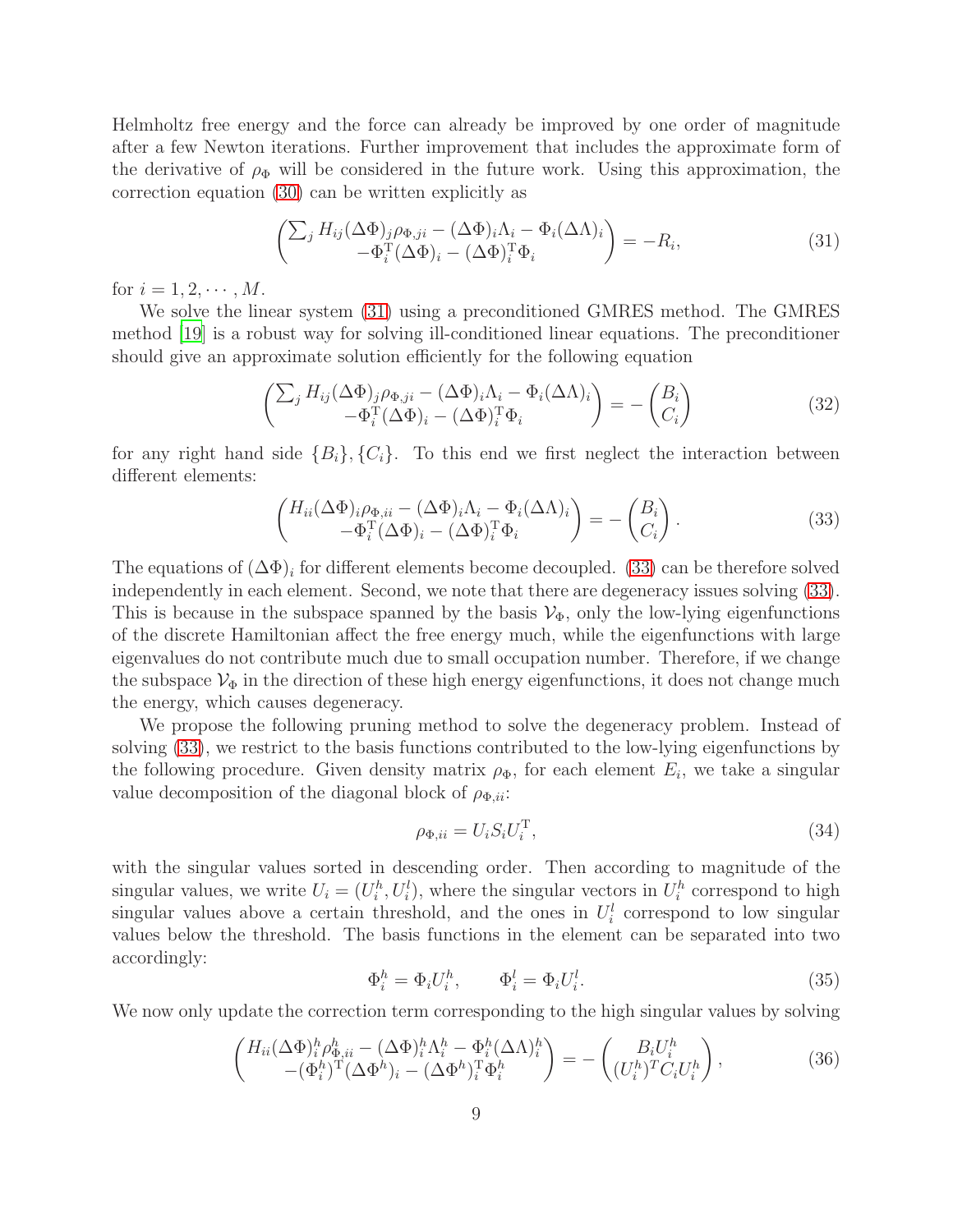where

$$
\rho_{\Phi,ij}^h = (U_i^h)^{\mathrm{T}} \rho_{\Phi,ij} U_j^h.
$$

The approximate solution of the preconditioning equation [\(32\)](#page-8-2) is therefore given by

$$
\Delta \Phi_i = \Delta \Phi_i^h (U_i^h)^T, \Delta \Lambda_i = U_i^h \Delta \Lambda_i^h (U_i^h)^T.
$$
\n(37)

As will be seen in the numerical examples in Section [3,](#page-9-0) the preconditioned Newton-GMRES method is able to obtain the optimized local basis functions efficiently with a small number of iterations.

# <span id="page-9-0"></span>3. Numerical result

# *3.1. Setup*

The accuracy and efficiency of the optimized local basis functions is illustrated using a one-dimensional model problem as follows. The number of atoms in the one-dimensional model problem is denoted by  $N_A$ , the positions of electrons by x, and the positions of ions by  $R = (R_1, R_2, \cdots, R_{N_A})^T$ . The electronic and ionic degrees of freedom are separated by the Born-Oppenheimer approximation. The effective Kohn-Sham Hamiltonian of the electrons for a given atomic configuration  $R$  is

$$
H(R) = -\frac{1}{2}\Delta + V(x;R).
$$
 (38)

The effective electron-ion interaction and electron-electron interaction is modeled by the summation of a series of Gaussian functions

<span id="page-9-1"></span>
$$
V(x;R) = -\frac{A}{\sqrt{2\pi\sigma^2}} \sum_{I=1}^{N_A} e^{-\frac{(x-R_I)^2}{2\sigma^2}}.
$$
\n(39)

A and  $\sigma$  characterize the height and the width of the potential well around each atom, respectively. For simplicity, the effective Hamiltonian does not depend on the electron density, and hence self-consistency iteration is not involved. The self-consistent iteration will be added in the future work. The ion-ion interaction is modeled by a harmonic potential with periodized nearest-neighbor interaction

$$
V_{II}(R) = \frac{1}{2} \sum_{I=1}^{N_A - 1} \omega (R_I - R_{I+1})^2 + \frac{1}{2} \omega (R_{N_A} - R_1 - L)^2, \tag{40}
$$

with  $L$  being the length of the computational domain. The force on atom  $I$  is

<span id="page-9-2"></span>
$$
F_I = -\frac{\partial \mathcal{F}_{\text{DG}}(R)}{\partial R_I} - \frac{\partial V_{II}(R)}{\partial R_I}.
$$
\n(41)

The finite temperature KSDFT is used here and the Helmholtz free energy for the electrons  $\mathcal{F}_{DG}(R)$  is given by [\(25\)](#page-6-0). The finite temperature effect is usually negligible in insulating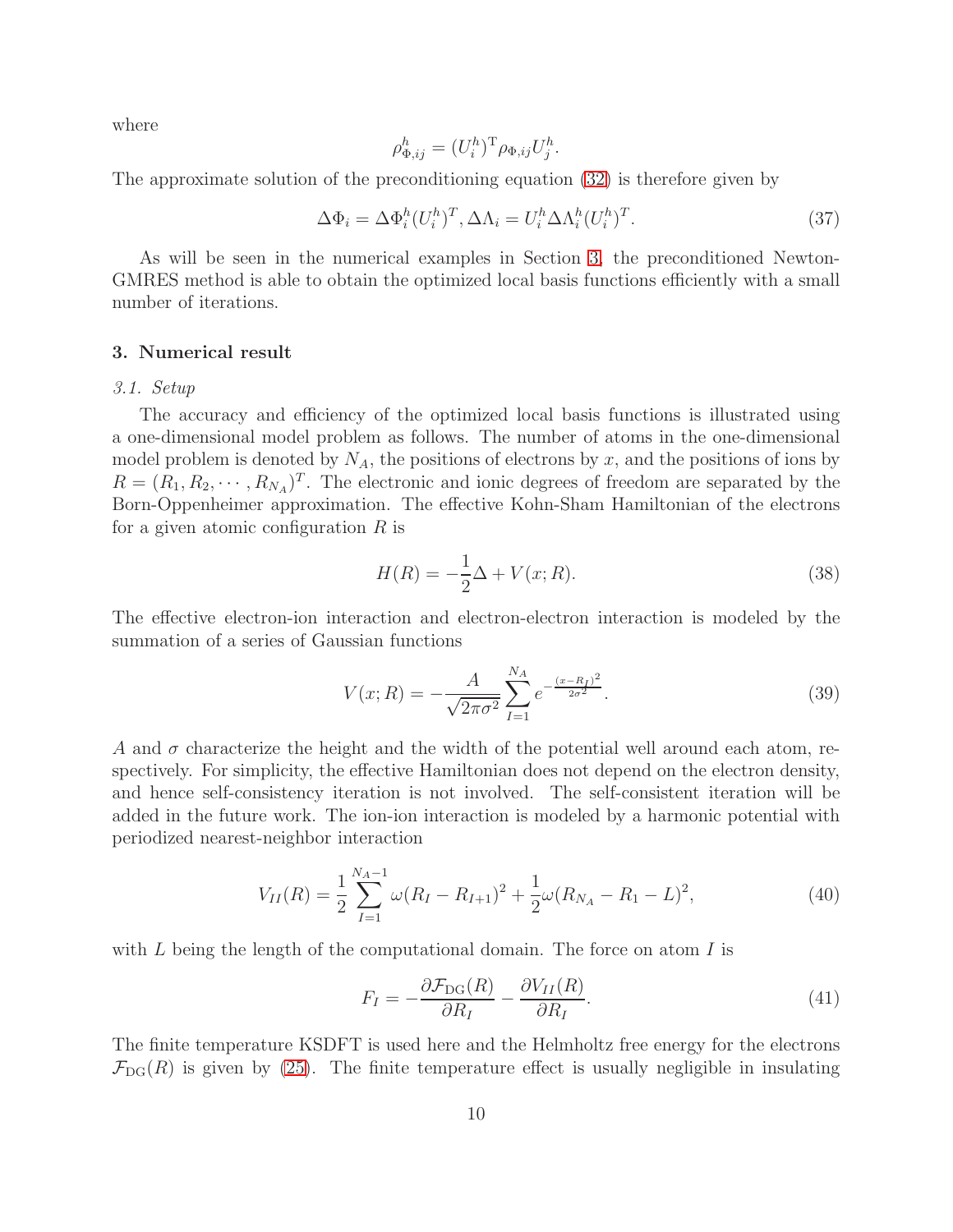systems with large band gap, but becomes important for the stability in metallic systems with small or vanishing band gap.

The accuracy is measured in terms of the error of the Helmholtz free energy per atom and the error of the force. For a given atomic configuration, the Helmholtz free energy per atom and the force are calculated independently using the optimized local basis functions and the benchmark plane wave basis functions. Except for the unit of temperature which is Kelvin, atomic units are used throughout this section unless otherwise specified. In particular, the unit of energy is Hartree, the unit of force is Hartree/Bohr, and the electron mass  $m$ , electron charge e and the Planck constant  $\hbar$  are set to be unity. The detailed choices of the parameters in the simulation are as follows. Except in the last example where we test for different system sizes, the number of atom is taken to be  $N_A = 8$ . The average distance between adjacent atoms is 10 au, and the size of each element is also set to be 10 au. The initial guess of the optimized local basis functions uses the adaptive local basis functions proposed in our previous work [\[9](#page-19-5)]. The adaptive local basis functions use a small buffer region outside each element. The buffer size is 5 au in the present calculation. We compare the electron energy and the forces produced by the optimized local basis functions with those obtained from a planewave calculation with kinetic energy cutoff at  $E_{\text{cut}} = 40$  Ry, or 20 planewaves per atom. The change of the Helmholtz free energy and the force is less than 10<sup>−</sup><sup>8</sup> au if the kinetic energy cutoff for the planewave calculation is further increased. 21 Legendre-Gauss-Lobatto (LGL) grid points per element are used to discretize the optimized local basis functions as well as the adaptive local basis functions. The change of the Helmholtz free energy and the force is less than  $10^{-8}$  au if the number of LGL integration points is further increased. Therefore the numerical integration error is negligible, and the error in the calculated Helmholtz free energy and the force faithfully represents the error due to the usage of adaptive local basis functions or optimized local basis functions. The electron temperature is 2000 K. The penalty parameter  $\alpha$  in the DG Hamiltonian is 40. The choice of parameters for the potential energy surface is  $\omega = 0.03$ ,  $A = 5.0$ ,  $\sigma = 4.0$ .

If one electron is assigned to each atom (spin degeneracy is neglected), then the band gap at the equidistant configuration is around 14000 K, which is much larger than the electron temperature (2000 K). In what follows this system is referred to as the insulating system. If four electrons are assigned to each atom, the band gap is is essentially zero  $(0.5 \text{ K})$ . The energy levels around the Fermi surface are fractionally occupied due to the thermal effect. This system is referred to as the metallic system.

In the optimization of the local basis functions, the maximum number of Newton iterations is set to be 4, and the maximum number of iterations for the preconditioned GMRES solver for the Newton's equation is set to be 30. We find that the error for solving the linear system [\(31\)](#page-8-0) using 30 preconditioned GMRES iterations is less than 10<sup>-4</sup>. The threshold value for the significant part of the basis functions is set to be  $10^{-7}$  to avoid degeneracy. The preconditioning step is solved by direct LU decomposition method inside each element.

# <span id="page-10-0"></span>*3.2. Static case*

We first illustrate the performance of the optimized local basis set in the static case. 20 atomic configurations are generated from equidistant configuration with small random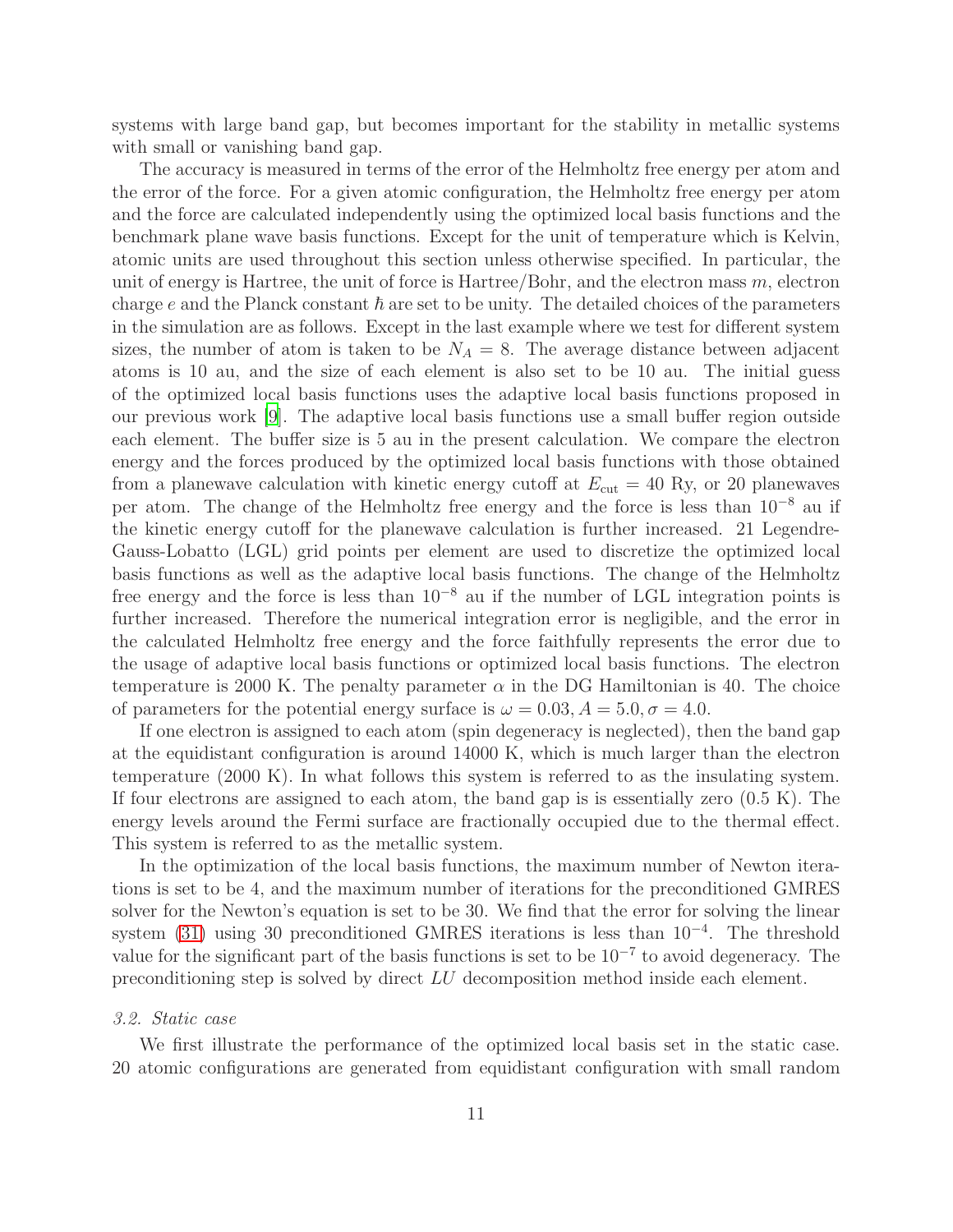perturbations. The accuracy of using the optimized local basis set is measured by the mean absolute value of the error (mean error) of the Helmholtz free energy per atom and the mean error of the force of a fixed atom. Besides the optimized local basis functions, the error of using the adaptive local basis functions [\[9](#page-19-5)] is presented as well to illustrate the effectiveness of the optimization procedure.

For the insulating system, the relative error of the force is already 0.5% with as small as 4 basis functions per atom using the optimized local basis functions (Table [1\)](#page-12-0). When compared to the adaptive local basis functions with the same number of basis functions per atom, the error of the Helmholtz free energy per atom is reduced by 51 times, and the error of the force is reduced by 14 times after the optimization procedure. It is illuminating to see the difference between the adaptive local basis functions and the optimized local basis functions. Since any unitary transformation of the basis functions in each element does not change the total energy of the system, the basis functions should first be rotated according a certain criterion. Here we rotate the basis functions in an element according to the Ritz values of the Hamiltonian in the same element. Take the first element for example, the Hamiltonian operator is denoted by  $H_{11}$ , and the basis functions in the first element is denoted by  $\Phi_1$ . We solve the following eigenvalue problem

$$
(\Phi_1^T H_{11} \Phi_1) C_1 = C_1 \Lambda_1,\tag{42}
$$

where  $\Lambda_1$  is a diagonal matrix with values sorted in ascending order. Then we compare the rotated basis functions

$$
\Phi_1 C \equiv [\varphi_1, \cdots, \varphi_J] \tag{43}
$$

for adaptive and optimized local basis functions in Fig. [1.](#page-21-0) It is found that the optimized local basis functions are very close to the adaptive local basis functions, indicating that the adaptive local basis functions is already very accurate in computing the total energy of the system. The agreement between the adaptive local basis functions and the optimized local basis functions is very well for basis functions of low energy (Fig. [1](#page-21-0) (a)), and the difference enlarges for basis functions or higher energy. This can be understood as that the adaptive local basis functions include contributions from unoccupied states with relatively high energy level, while the optimized local basis functions reduce the contribution from such unoccupied states by the optimization procedure.

Similar results are found for metallic systems (Table [2\)](#page-12-1). More basis functions are needed in this case since there are more electrons in the metallic system than those in the insulating system studied here. The relative error of the force is 0.2% with 8 basis functions per atom using the optimized local basis functions. When compared to the adaptive local basis functions using the same number of basis functions, the error of the Helmholtz free energy per atom is reduced by 10 times and the error of the force is reduced by 60 times using the optimized local basis functions. The optimized local basis functions therefore greatly improve the accuracy with the same number of basis functions.

On the other hand, the accuracy of using the adaptive local basis functions can be systematically improved by increasing the number of basis functions per atom. For example, if the number of basis functions per atom is increased from 8 to 12 for the metallic system,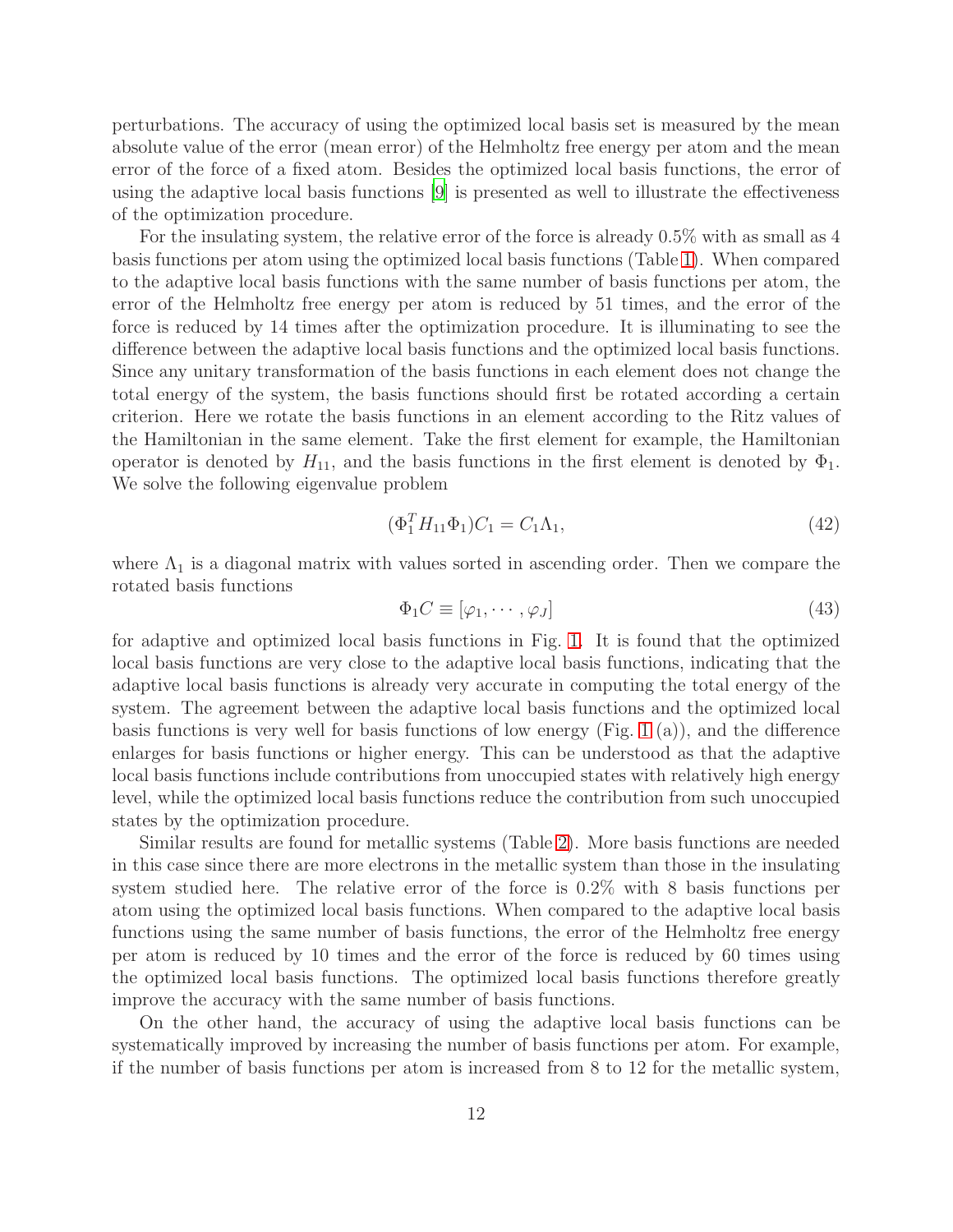| Method    | $\Delta\mathcal{F}_{\text{DG}}$ / atom   Absolute $\Delta F$   Relative $\Delta F$ |                      |                      |
|-----------|------------------------------------------------------------------------------------|----------------------|----------------------|
| Adaptive  | $5.7 \times 10^{-5}$                                                               | $6.8 \times 10^{-5}$ | $4.5 \times 10^{-3}$ |
| Optimized | $1.1 \times 10^{-6}$                                                               | $4.9 \times 10^{-6}$ | $3.3 \times 10^{-4}$ |

<span id="page-12-1"></span><span id="page-12-0"></span>Table 1: Mean error of the Helmholtz free energy per atom, the absolute error of the force of the first atom, and the relative error of the force of the first atom. This system is an insulating system with 1 electron per atom (spin neglected). 4 basis functions per atom are used for both the adaptive local basis functions and the optimized local basis functions.

| Method    | $\Delta\mathcal{F}_{\text{DG}}$ / atom   Absolute $\Delta F$   Relative $\Delta F$ |                      |                      |
|-----------|------------------------------------------------------------------------------------|----------------------|----------------------|
| Adaptive  | $1.4 \times 10^{-3}$                                                               | $3.8 \times 10^{-4}$ | $9.6 \times 10^{-2}$ |
| Optimized | $1.7 \times 10^{-4}$                                                               | $4.5 \times 10^{-6}$ | $1.6 \times 10^{-3}$ |

Table 2: Mean error of the Helmholtz free energy per atom, the absolute error of the force of the first atom, and the relative error of the force of the first atom. This system is a metallic system with 4 electrons per atom (spin neglected). 8 basis functions per atom are used for both the adaptive local basis functions and the optimized local basis functions.

the accuracy of using the adaptive local basis functions is comparable to that of using the optimized local basis functions (Table [3\)](#page-12-2). This finding is fully consistent with the previous work [\[9](#page-19-5)] that the adaptive local basis functions also form an accurate and efficient local basis set for the electronic structure calculation. The mild increase of the number of basis functions indicates that the adaptive local basis functions are already very efficient at least for 1D or quasi-1D systems. It is also found in the previous work that the number of adaptive local basis functions increases considerably from quasi-1D systems to 3D bulk systems [\[9\]](#page-19-5). We expect that the number of basis functions can be reduced by a significant amount using optimized local basis functions in 3D bulk systems.

| Method    | $\Delta \mathcal{F}_{\text{DG}}$ .<br>$/$ atom | Absolute $\Delta F$  | Relative $\Delta F$  |
|-----------|------------------------------------------------|----------------------|----------------------|
| Adaptive  | $3.4 \times 10^{-5}$                           | $1.9 \times 10^{-7}$ | $1.1 \times 10^{-4}$ |
| Optimized | $3.4 \times 10^{-5}$                           | $1.7 \times 10^{-7}$ | $1.0 \times 10^{-4}$ |

<span id="page-12-2"></span>Table 3: Mean error of the Helmholtz free energy per atom, the absolute error of the force of the first atom, and the relative error of the force of the first atom. This system is a metallic system with 4 electrons per atom (spin neglected). 12 basis functions per atom are used for both the adaptive local basis functions and the optimized local basis functions.

We also test the optimized local basis functions on a system with local defects. The defect system is obtained by choosing the parameter  $a$  at one atom in the potential [\(39\)](#page-9-1) to be different from the parameters a of the rest of the atoms. The system contains 8 atoms with 4 electrons and 8 basis functions per atom. The parameter  $a$  is set to be 5.0 for all atoms except for the first atom which is set to be 3.0. The error of the Helmholtz free energy per atom and the error in the force of the defect atom are comparable to those in the periodic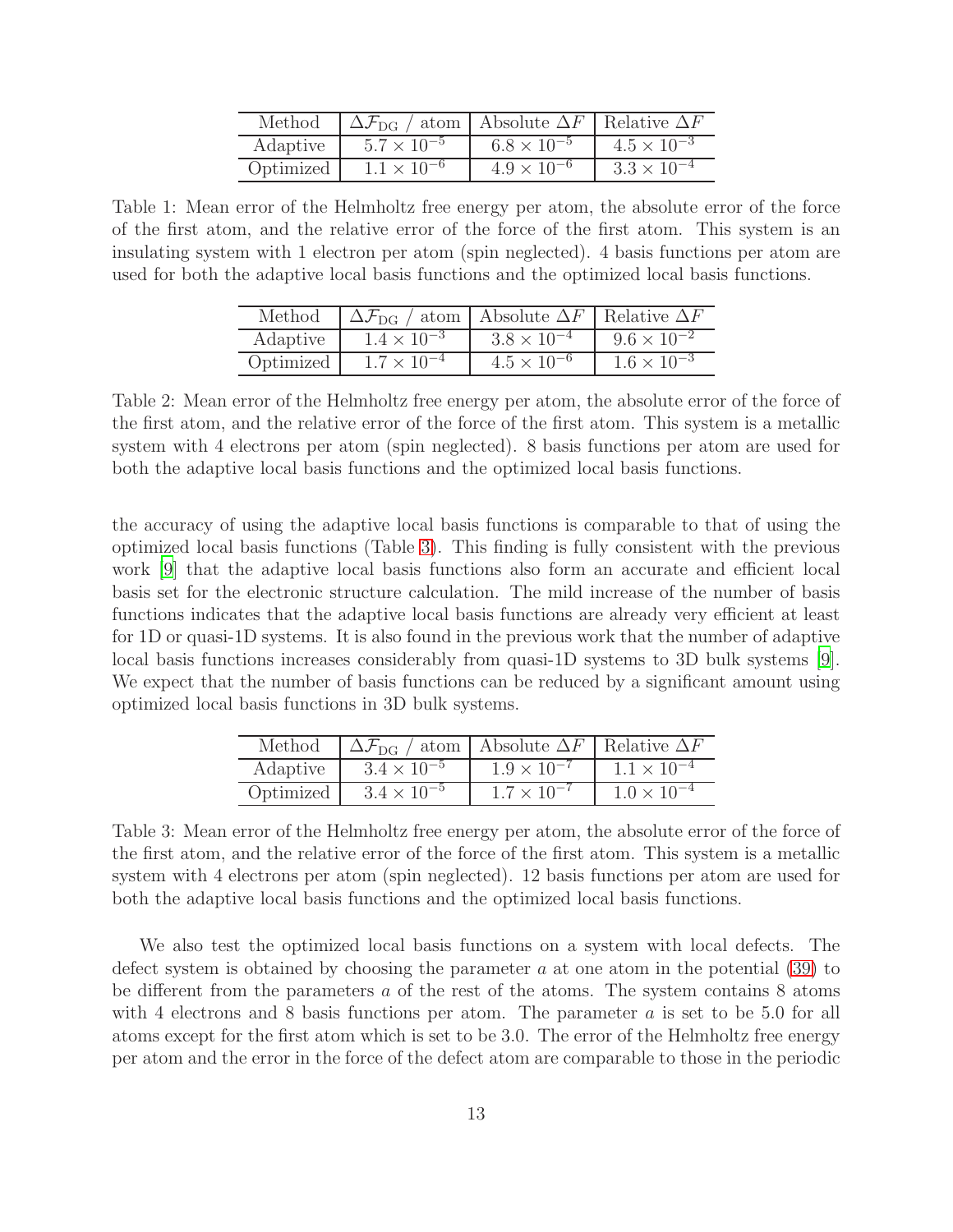<span id="page-13-0"></span>case (Table [4\)](#page-13-0).

| Method    | $\Delta\mathcal{F}_{\text{DG}}$ / atom   Absolute $\Delta F$   Relative $\Delta F$ |                      |                      |
|-----------|------------------------------------------------------------------------------------|----------------------|----------------------|
| Adaptive  | $1.3 \times 10^{-3}$                                                               | $1.1 \times 10^{-4}$ | $6.3 \times 10^{-2}$ |
| Optimized | $1.8 \times 10^{-4}$                                                               | $5.3 \times 10^{-6}$ | $3.3 \times 10^{-3}$ |

Table 4: Mean error of the Helmholtz free energy per atom, the absolute error of the force of the first atom, and the relative error of the force of the first atom for a metallic system with a defect. 8 basis functions per atom are used for both the adaptive local basis functions and the optimized local basis functions.

Finally, we compare the performance of the adaptive local basis functions and the optimized local basis functions for systems of increasing size with 8, 16, 32, 128, 256 atoms, respectively. The system is randomly perturbed by 0.2 au from the crystalline configuration, with a defect introduced at one atom of the potential. The computational time for constructing the adaptive local basis functions (red dashed line with star) and for constructing the optimized local basis functions (blue solid line with triangle) are compared in Fig. [2](#page-22-0) (a) plotted in logarithmic scale. 5 Newton steps and 30 GMRES iterations are used for the outer iteration and the inner iteration respectively in the optimization procedure. Since the optimized local basis functions use the adaptive local basis functions as an initial guess, the computational time for the optimized local basis functions also includes that for the adaptive local basis functions. The computational time for constructing both the adaptive local basis functions and the optimized local basis functions are linear thanks to the locality of the basis functions. The construction of the optimized local basis functions is  $6 \sim 9$  times more expensive than the construction of the adaptive local basis functions, indicating that the optimization procedure should be further improved in order to generate a practically efficient optimized local basis set. The error of the Helmholtz free energy per atom and the error of the force on the first atom are shown in Fig. [2](#page-22-0) (b) and (c), respectively. It is found that the Helmholtz free energy obtained by the optimized local basis functions is stably  $8 \sim 9$ times more accurate than that obtained by the adaptive local basis functions. The ratio of improvement of the force has a much larger dependence on the realization of the atomic configuration which ranges from  $5 \sim 170$  times, with the average ratio of improvement being around one order of magnitude.

# *3.3. Dynamic case*

The optimized local basis set is able to accurately compute the electron energy and the force using a small number of basis functions. Now we show that the optimized local basis functions can also be used in molecular dynamics. We illustrate the performance of the optimized local basis functions for molecular dynamics using the same metallic system as in Section [3.2](#page-10-0) with 4 electrons and 8 basis functions per atom.

In the Born-Oppenheimer approximation, the equations of motion for atom  $I$  are given by

<span id="page-13-1"></span>
$$
M_I \ddot{R}_I = F_I, \quad I = 1, \cdots, N_A,
$$
\n
$$
(44)
$$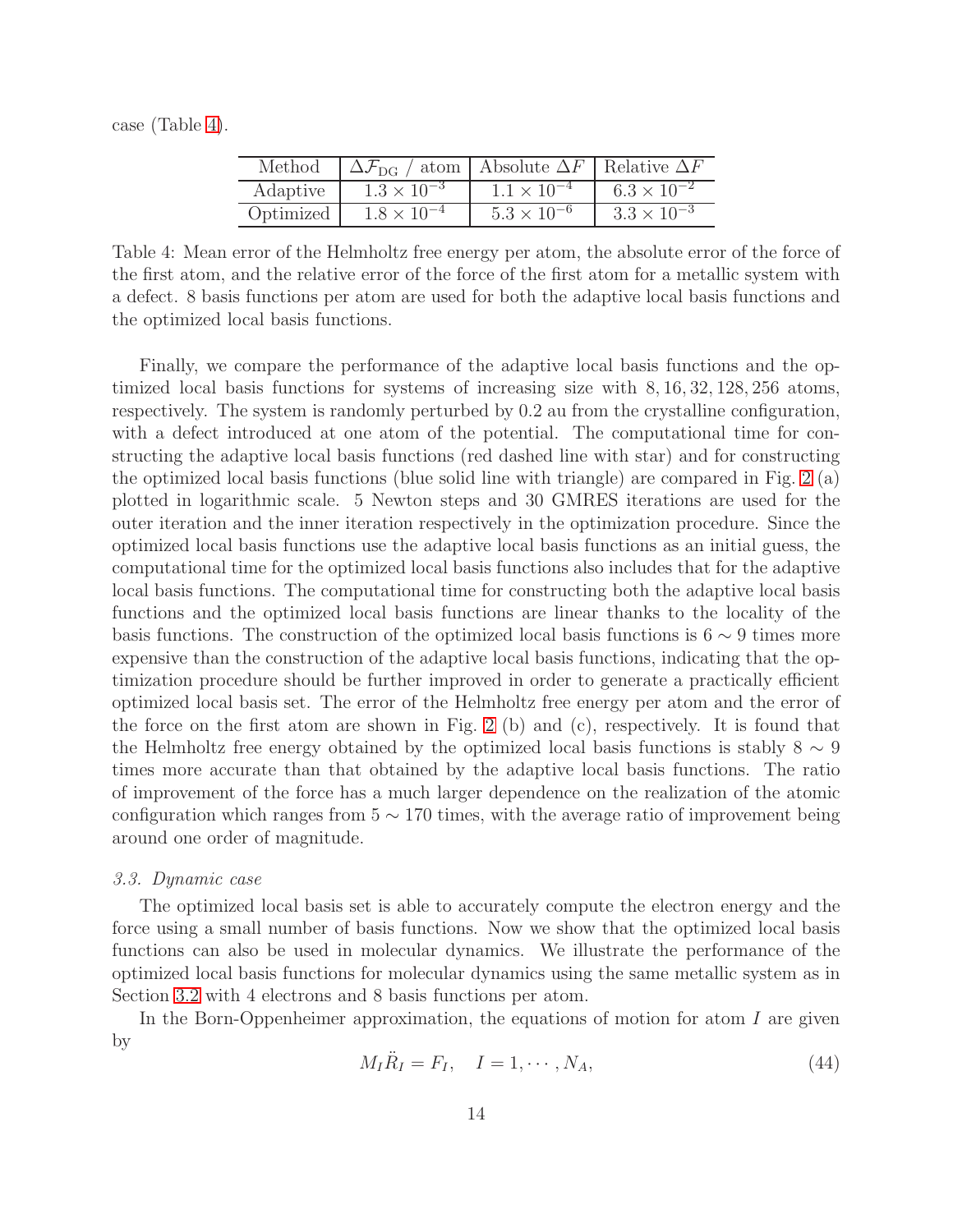The mass of the ions  $M_I$  is set to be 42000 which is close the mass of sodium in the atomic unit.  $F_I$  is the Hellman-Feynman force in [\(41\)](#page-9-2) for atom I. The equations of motion [\(44\)](#page-13-1) conserve the total energy given by

$$
E_{IC} = \sum_{I=1}^{N_A} \frac{M_I \dot{R}_I^2}{2} + \mathcal{F}_{DG}(R) + V_{II}(R). \tag{45}
$$

The numerical conservation of the total energy is quantified by the drift of  $E_{IC}$ , which is defined as the relative difference of  $E_{IC}$  along the trajectory, *i.e.* 

<span id="page-14-1"></span>
$$
Drift(t) = \frac{|E_{IC}(t) - E_{IC}(0)|}{|E_{IC}(0)|}.
$$
\n(46)

Velocity-Verlet scheme [\[20](#page-20-1)] is used to propagate the equations of motion for the atoms with the time step  $\Delta t = 1.21$  femtoseconds (fs). The simulation length is 10000 steps and the total length of the simulation is 12.1 picoseconds (ps). To ensure the time-reversibility of the numerical scheme, the optimized local basis functions use the adaptive local basis functions as the initial guess at every time step. However, this is not a necessary requirement and can be improved by other time-reversible schemes such as the extended Lagrangian Born-Oppenheimer method [\[21\]](#page-20-2). The initial configurations of the atoms are perturbed by 0.2 au away from the equilibrium equidistant configuration, and the initial kinetic energy of the atoms is 1000 K with the mean velocity of all atoms (*i.e.* the velocity of the centroid) being zero. The error of the force and the error of the Helmholtz free energy per atom are well within  $2.5 \times 10^{-6}$  and  $1.4 \times 10^{-4}$ , respectively (see Fig. [3](#page-22-1) (a) and (b)), which is consistent with the behavior of errors in the static calculation. The Helmholtz free energy obtained from the optimized local basis functions is systematically higher than that in the benchmark planewave simulation. The sources of the systematic shift are the penalty parameter  $\alpha$  in the DG formulation, and that the minimization procedure is restricted to an admissible set of the space spanned by the primitive functions. Nonetheless, the mean deviation of the force is unbiased, indicating that the structure of the trajectory obtained using the optimized local basis functions is well preserved. The drift of the conserved quantity [\(46\)](#page-14-1) is also well controlled within  $5 \times 10^{-7}$  (Fig. [3](#page-22-1) (c)).

# <span id="page-14-0"></span>4. Conclusion

We have developed the optimized local basis set to solve models in the Kohn-Sham density functional theory for both insulating and metallic systems. The optimized local basis functions form an accurate basis set for computing the electron energy as well as the atomic force with a small number of basis functions per atom. When the optimality condition is achieved, the optimized local basis functions give the lowest energy among all the basis functions in an admissible set determined by the primitive basis functions. The force is accurately described by the Hellmann-Feynman force, and the contribution of the derivative of the basis functions (*i.e.* the Pulay force) vanishes automatically. The concept of the optimized local basis functions is quite general, and the methods developed in this paper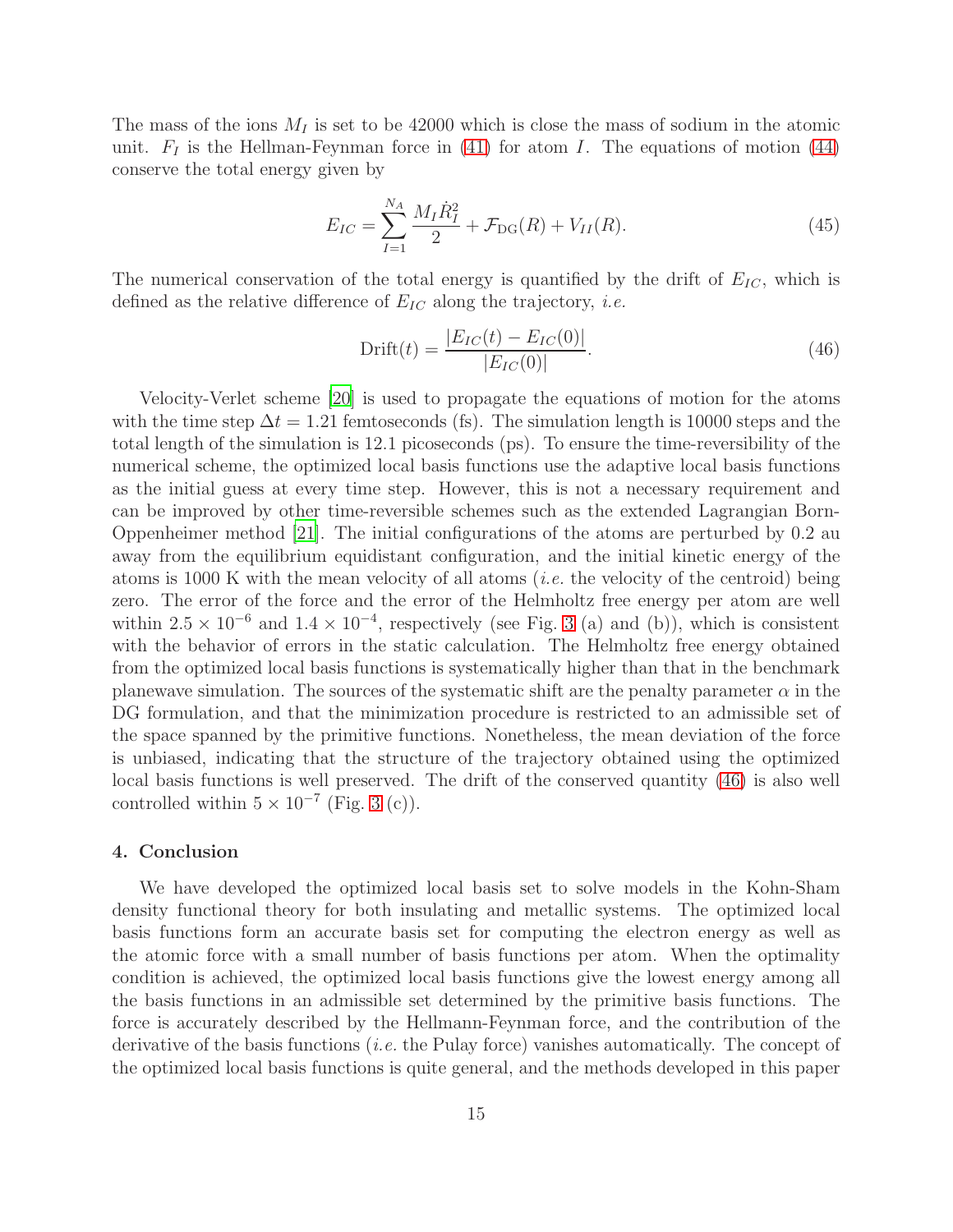are useful for other problems such as selecting basis functions and evaluating parameterdependent functions as well .

To obtain the optimized local basis functions in practice, we proposed a preconditioned Newton-GMRES method. The resulting optimized local basis functions are tested using a one-dimensional model problem. We find that the optimized local basis functions accurately compute the Helmholtz free energy and the force using a very small number of basis functions per atom for both insulating and metallic systems. When applied to the molecular dynamics simulation, the optimized local basis functions do not exhibit any systematic drift in terms of the force or the total energy for the ionic degrees of freedom. Therefore the optimized local basis functions are able to give the correct statistical and dynamical properties along the molecular dynamics trajectory, and can be used for long time molecular dynamics simulation.

The optimized local basis set provides an implementable criterion to eliminate the artificial effect in the force due to the change of the basis functions and to maintain a small set of basis functions, which makes the optimized local basis set an ideal tool in the molecular dynamics simulation. However, the construction of the optimized local basis functions is found to be already more expensive than other choices such as adaptive local basis functions, indicating that the optimization procedure should be further improved especially when applied to Kohn-Sham density functional theory in 3D. The more efficient scheme may be achieved by including a feasible approximation of the derivative of the density matrix with respect to the basis function, a more efficient preconditioner for the GMRES iteration, or even a more efficient gradient method instead of a Newton-type method. These will be our future work.

# Acknowledgment:

W. E and L. L. are partially supported by DOE under Contract No. DE-FG02-03ER25587 and by NSF under Contract No. DMS-0914336. L. Y. is partially supported by an Alfred P. Sloan Research Fellowship and an NSF CAREER award DMS-0846501. The authors thank the hospitality of Shanghai Jiao Tong University where part of the work was done.

# <span id="page-15-0"></span>Appendix A. Finite temperature Kohn-Sham density functional theory

In this appendix, we briefly described the basic formulation of the Kohn-Sham density functional theory [\[1](#page-18-0), [2\]](#page-18-1) and its finite temperature generalization. In the Kohn-Sham density functional theory, the ground state electron energy is written as

$$
E_{\text{tot}} = E_{\text{tot}}(\{\psi_i\}) = \frac{1}{2} \sum_{i=1}^{N} \int |\nabla \psi_i|^2 dx + \int V_{\text{ext}} \rho dx + \sum_{\ell} \gamma_{\ell} \sum_{i=1}^{N} \left| \int b_{\ell}^* \psi_i dx \right|^2
$$

$$
+ \frac{1}{2} \iint \frac{\rho(x)\rho(y)}{|x-y|} dx dy + \int \epsilon_{\text{xc}}[\rho(x)] dx, \quad (A.1)
$$

<span id="page-15-1"></span>where the Kohn-Sham orbitals are the solutions to the minimization problem

<span id="page-15-2"></span>
$$
\min_{\{\psi_i\}_{i=1}^N} E_{\text{tot}}(\{\psi_i\}),
$$
\ns.t. 
$$
\int \psi_i^* \psi_j \, dx = \delta_{ij}, \quad i, j = 1, \cdots, N.
$$
\n(A.2)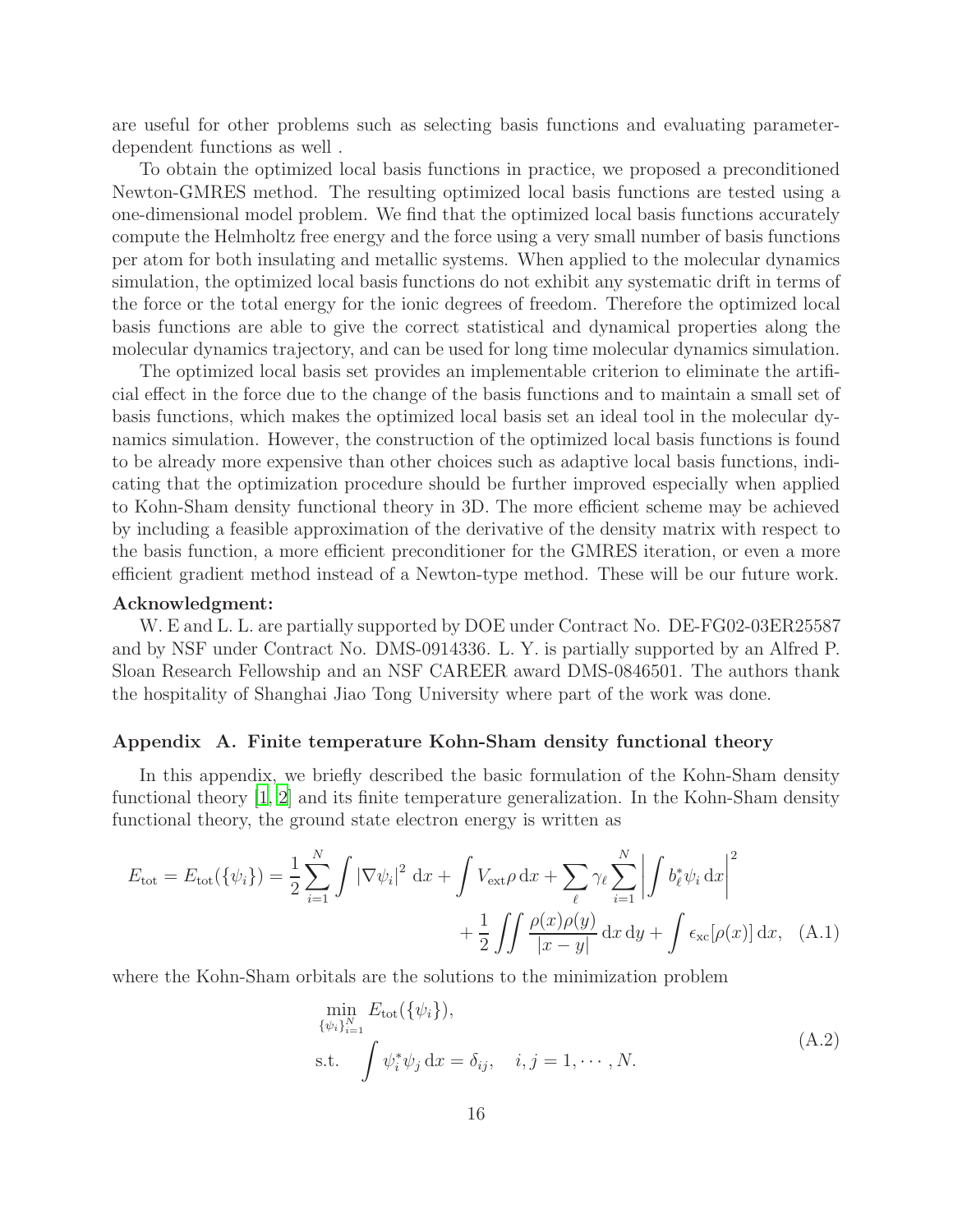With slight abuse of the notation, we denote by  $\{\psi_i\}$  both the arguments in the minimization problem [\(A.2\)](#page-15-1), and the solutions to the minimization problem, *i.e.* the Kohn-Sham orbitals. The electron density is  $\rho(x) = \sum_{i=1}^{N} |\psi_i(x)|^2$ . We have neglected the spin degeneracy. The first term of [\(A.1\)](#page-15-2) is the kinetic energy. The second and third terms come from pseudopotential, which we have taken the Kleinman-Bylander form [\[22\]](#page-20-3). The pseudopotential is given by

$$
V_{\rm PS} = V_{\rm ext} + \sum_{\ell} \gamma_{\ell} |b_{\ell}\rangle \langle b_{\ell}|.
$$

For each  $\ell$ ,  $b_{\ell}$  is a function supported locally in the real space around the position of one of the atoms,  $\gamma_{\ell} = +1$  or  $-1$ , and we have used the Dirac bra-ket notation. The fourth term is the Coulomb interaction between electrons, and the fifth term is the exchangecorrelation functional, for which the local density approximation (LDA) [\[23](#page-20-4), [24](#page-20-5)] is adopted. The proposed method can also be used for more complicated exchange-correlation functionals such as the generalized gradient approximation (GGA) functionals [\[25](#page-20-6)].

The ground state electron energy defined in [\(A.1\)](#page-15-2) is applicable to insulating systems with large band gap, but is difficult to evaluate for zero-gap metallic systems. For metallic system, finite temperature KSDFT becomes the standard tool [\[26\]](#page-20-7), in which the Helmholtz free energy is considered instead. For given finite temperature  $T > 0$ , the Helmholtz free energy is given by

$$
\mathcal{F}_{\text{tot}} = \mathcal{F}_{\text{tot}}(\{\psi_i\}, \{f_i\}) = \frac{1}{2} \sum_i f_i \int |\nabla \psi_i|^2 dx + \int V_{\text{ext}} \rho dx
$$
  
+ 
$$
\sum_{\ell} \gamma_{\ell} \sum_i f_i \left| \int b_{\ell}^* \psi_i dx \right|^2 + \frac{1}{2} \int \int \frac{\rho(x)\rho(y)}{|x-y|} dx dy
$$
  
+ 
$$
\int \epsilon_{\text{xc}}[\rho(x)] dx + \beta^{-1} \sum_i (f_i \ln f_i + (1 - f_i) \ln(1 - f_i)). \quad (A.3)
$$

<span id="page-16-0"></span>Correspondingly  $\{\psi_i\}$  and  $\{f_i\}$  are the solutions to the minimization problem

$$
\min_{\{\psi_i\},\{f_i\}} \mathcal{F}_{\text{tot}}(\{\psi_i\}, \{f_i\}),
$$
\ns.t. 
$$
\int \psi_i^* \psi_j \, dx = \delta_{ij}, \quad i, j = 1, \cdots, \widetilde{N}.
$$
\n(A.4)

Here  $\beta$  is the inverse temperature  $\beta = 1/k_BT$ . The number of eigenstates  $\tilde{N}$  is chosen to be slightly larger than the number of electrons N in order to compensate for the finite temperature effect, following the criterion that the occupation number  $f_{\widetilde{N}}$  is sufficiently small (less than  $10^{-8}$ ).  $\{f_i\} \in [0, 1]$  are the occupation numbers which add up to the total number of electrons  $N = \sum_{i=1}^{N} f_i$ , and the electron density  $\rho = \sum_{i=1}^{N} f_i |\psi_i|^2$ . Compared to [\(A.1\)](#page-15-2), the only extra term is the last term, which characterizes the entropic contribution.

The Kohn-Sham equation, or the Euler-Lagrange equation associated with [\(A.4\)](#page-16-0) reads

<span id="page-16-1"></span>
$$
H[\rho]\psi_i = \left(-\frac{1}{2}\Delta + V_{\text{eff}}[\rho] + \sum_{\ell} \gamma_{\ell} |b_{\ell}\rangle \langle b_{\ell}| \right) \psi_i = \lambda_i \psi_i, \tag{A.5}
$$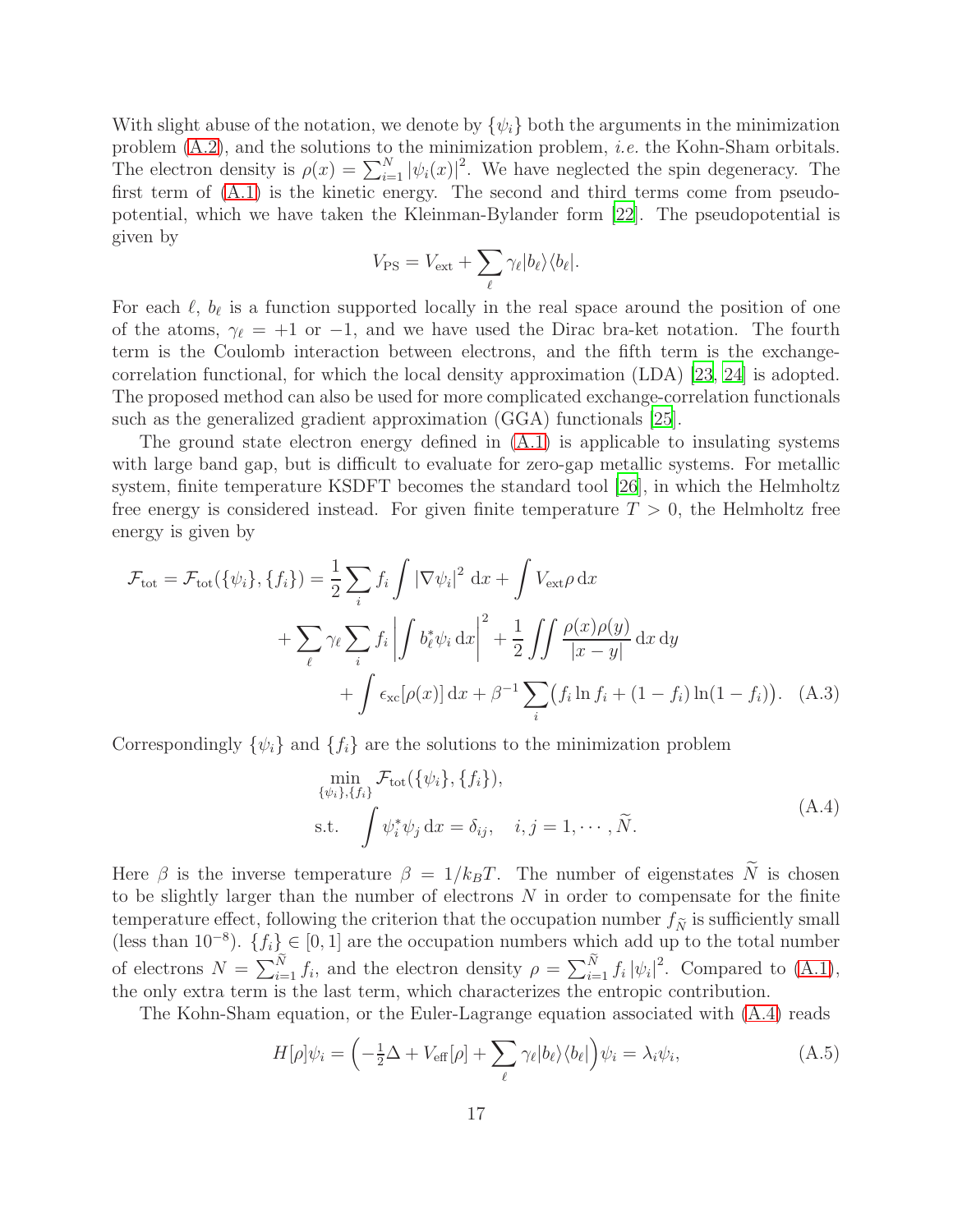where the effective one-body potential  $V_{\text{eff}}$  is given by

<span id="page-17-0"></span>
$$
V_{\text{eff}}[\rho](x) = V_{\text{ext}}(x) + \int \frac{\rho(y)}{|x - y|} dy + \epsilon'_{\text{xc}}[\rho(x)].
$$
\n(A.6)

The occupation numbers are given by

<span id="page-17-3"></span>
$$
f_i = \frac{1}{1 + \exp(\beta(\lambda_i - \mu))},\tag{A.7}
$$

which is the Fermi-Dirac distribution evaluated at  $\lambda_i$ . Here  $\mu$  is the chemical potential, which is chosen so that  $f_i$  satisfies

<span id="page-17-4"></span><span id="page-17-1"></span>
$$
\sum_{i} f_i = N. \tag{A.8}
$$

Note that [\(A.5\)](#page-16-1) is a nonlinear eigenvalue problem, as  $V_{\text{eff}}$  depends on  $\rho$ , which is in turn determined by  $\{\psi_i\}$ . The electron density is self-consistent if both [\(A.5\)](#page-16-1) and [\(A.6\)](#page-17-0) are satisfied. After obtaining the self-consistent electron density, the Helmholtz free energy can be expressed as

$$
\mathcal{F}_{\text{tot}} = \mathcal{F}_{\text{tot}}(\rho, \mu) = \sum_{i} f_i \lambda_i + \beta^{-1} \sum_{i} \left( f_i \ln f_i + (1 - f_i) \ln(1 - f_i) \right)
$$

$$
- \frac{1}{2} \iint \frac{\rho(x)\rho(y)}{|x - y|} dx dy + \int \epsilon_{\text{xc}}[\rho(x)] dx - \int \epsilon'_{\text{xc}}[\rho(x)]\rho(x) dx. \quad (A.9)
$$

The goal of finite temperature Kohn-Sham density functional theory is to calculate the free energy  $\mathcal{F}_{\text{tot}}$ , the self-consistent electron density  $\rho$  and also the chemical potential  $\mu$  given the number of electrons, the temperature and the atomic configuration. The Helmholtz free energy  $\mathcal{F}_{\text{tot}}(R)$  plays the role of the electron energy  $E(R)$  in Section [1,](#page-0-0) and the force is defined as the negative gradient of the Helmholtz free energy  $F(R) = -\frac{\partial \mathcal{F}_{\text{tot}}(R)}{\partial R}$ . The Helmholtz free energy is applicable to both the insulating and the metallic systems. As  $T \to 0$ , the Helmholtz free energy  $\mathcal{F}_{\text{tot}}$  reduces to the ground state electron energy  $E_{\text{tot}}$ . Therefore [\(A.1\)](#page-15-2) is also called the zero temperature KSDFT.

As  $f_i$  is given by the Fermi-Dirac distribution, we have

$$
\sum_{i} f_i \lambda_i = \text{Tr} \frac{H}{1 + \exp(\beta(H - \mu))};\tag{A.10}
$$

$$
\sum_{i} f_i \ln f_i = \text{Tr} \frac{1}{1 + \exp(\beta(H - \mu))} \ln \frac{1}{1 + \exp(\beta(H - \mu))};
$$
\n(A.11)

<span id="page-17-2"></span>
$$
\sum_{i} (1 - f_i) \ln(1 - f_i) = \text{Tr} \frac{\exp(\beta(H - \mu))}{1 + \exp(\beta(H - \mu))} \ln \frac{\exp(\beta(H - \mu))}{1 + \exp(\beta(H - \mu))}.
$$
 (A.12)

Using these, we can rewrite [\(A.9\)](#page-17-1) as (see *e.g.* [\[27](#page-20-8)])

$$
\mathcal{F}_{\text{tot}}(\rho,\mu) = -\beta^{-1} \operatorname{Tr} \ln(1 + \exp(\beta(\mu - H[\rho]))) + \mu N
$$

$$
- \frac{1}{2} \iint \frac{\rho(x)\rho(y)}{|x - y|} dx dy + \int \epsilon_{\text{xc}}[\rho(x)] dx - \int \epsilon_{\text{xc}}'[\rho(x)]\rho(x) dx. \quad (A.13)
$$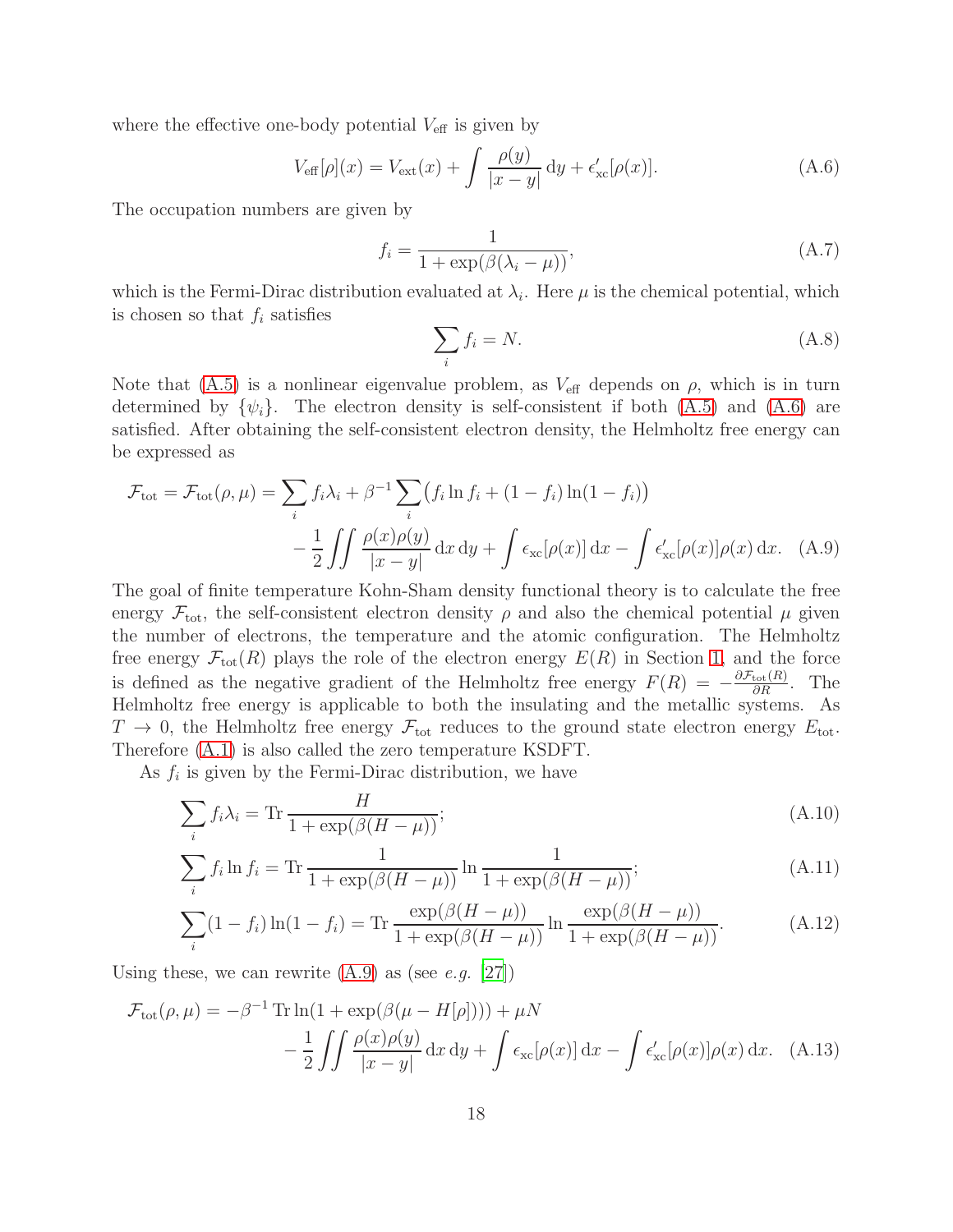One can verify by straightforward calculations that

$$
\frac{\delta \mathcal{F}_{\text{tot}}(\rho, \mu)}{\delta \rho} = 0 \tag{A.14}
$$

if  $\rho$  and  $\mu$  are the self-consistent solution of the Kohn-Sham equation [\(A.5\)](#page-16-1). Taking derivative of  $(A.13)$  with respect to  $\mu$ , we have

$$
\frac{\partial \mathcal{F}_{\text{tot}}(\rho,\mu)}{\partial \mu} = -\operatorname{Tr} \frac{\exp(\beta(\mu - H))}{1 + \exp(\beta(\mu - H))} + N = 0. \tag{A.15}
$$

Therefore, the atomic force takes the form

$$
F = -\frac{\mathrm{d}\mathcal{F}_{\text{tot}}(\rho,\mu,R)}{\mathrm{d}R} = -\frac{\partial \mathcal{F}_{\text{tot}}(\rho,\mu,R)}{\partial R}
$$
  
= 
$$
-\operatorname{Tr}\left[\frac{1}{1+\exp(\beta(H-\mu))}\frac{\partial H}{\partial R}\right].
$$
 (A.16)

This is known as the Hellman-Feynman theorem at finite temperature.

The Kohn-Sham density functional theory is usually solved by using the self-consistent iteration, where at each iteration, the electron density  $\tilde{\rho}$  is obtained from effective Hamiltonian  $H_{\text{eff}}$ . Given an effective potential  $V_{\text{eff}}$ , and hence the effective Hamiltonian

<span id="page-18-3"></span>
$$
H_{\text{eff}} = -\frac{1}{2}\Delta + V_{\text{eff}} + \sum_{\ell} \gamma_{\ell} |b_{\ell}\rangle \langle b_{\ell}|,\tag{A.17}
$$

we find  $\tilde{\rho}$  from  $\tilde{\rho}(x) = \sum_i f_i |\psi_i(x)|^2$  where  $\{\psi_i\}$ 's are eigenfunctions of  $H_{\text{eff}}$ , and the definition of  $\{f_i\}$  follows  $(A.7)$  and  $(A.8)$ . Note that the  $\{\psi_i\}$  and  $\{f_i\}$ 's minimize the variational problem

$$
\mathcal{F}_{\text{eff}}(\{\psi_i\}, \{f_i\}) = \frac{1}{2} \sum_{i} \int f_i |\nabla \psi_i(x)|^2 dx + \int V_{\text{eff}}(x) \rho(x) dx \n+ \sum_{\ell} \gamma_{\ell} \sum_{i} f_i |\langle b_{\ell}, \psi_i \rangle|^2 + \beta^{-1} \sum_{i} (f_i \ln f_i + (1 - f_i) \ln(1 - f_i)), \quad \text{(A.18)}
$$

with the orthonormality constraints  $\langle \psi_i | \psi_j \rangle = \delta_{ij}$ .

# References

- <span id="page-18-0"></span>[1] P. Hohenberg, W. Kohn, Inhomogeneous electron gas, Phys. Rev. 136 (1964) B864– B871.
- <span id="page-18-1"></span>[2] W. Kohn, L. Sham, Self-consistent equations including exchange and correlation effects, Phys. Rev. 140 (1965) A1133–A1138.
- <span id="page-18-2"></span>[3] P. Pulay, Ab initio calculation of force constants and equilibrium geometries in polyatomic molecules I. Theory, Mol. Phys. 17 (1969) 197–204.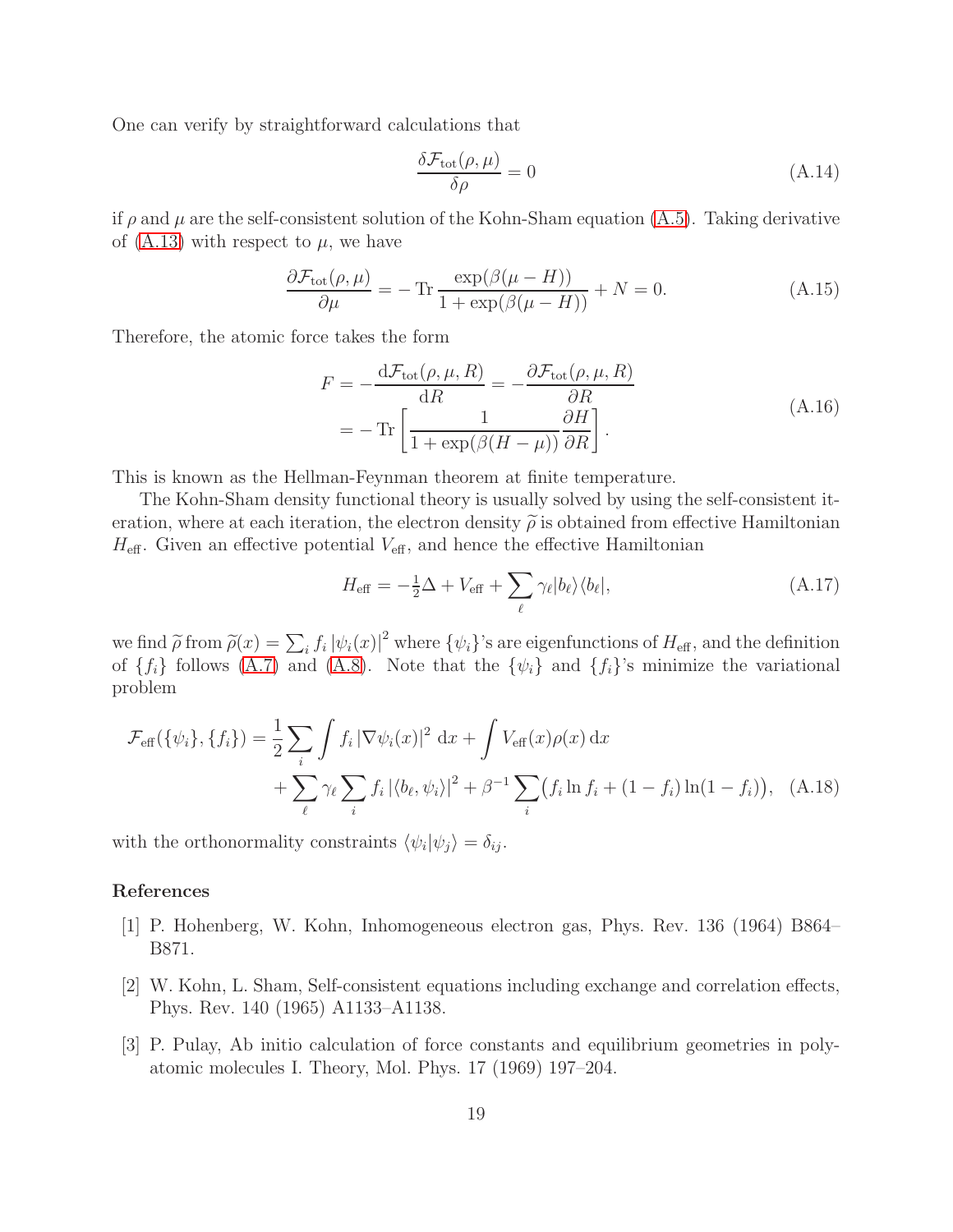- <span id="page-19-0"></span>[4] P. Bendt, A. Zunger, Simultaneous relaxation of nuclear geometries and electric charge densities in electronic structure theories, Phys. Rev. Lett. 50 (1983) 1684–1688.
- <span id="page-19-1"></span>[5] E. Tsuchida, M. Tsukada, Adaptive finite-element method for electronic-structure calculations, Phys. Rev. B 54 (1996) 7602.
- <span id="page-19-2"></span>[6] F. Gygi, G. Galli, Real-space adaptive-coordinate electronic-structure calculations, Phys. Rev. B 52 (1995) R2229.
- <span id="page-19-3"></span>[7] E. Bylaska, M. Holst, J. Weare, Adaptive finite element method for solving the exact Kohn-Sham equation of density functional theory, J. Chem. Theory Comput. 5 (2009) 937.
- <span id="page-19-4"></span>[8] D. Zhang, L. Shen, A. Zhou, X. Gong, Finite element method for solving kohn-sham equations based on self-adaptive tetrahedral mesh, Phys. Lett. A 372 (2008) 5071.
- <span id="page-19-5"></span>[9] L. Lin, J. Lu, L. Ying, W. E, Adaptive local basis set for Kohn-Sham density functional theory in a discontinuous Galerkin framework I: Total energy calculation, accepted by J. Comput. Phys.
- <span id="page-19-6"></span>[10] J. Junquera, O. Paz, D. Sanchez-Portal, E. Artacho, Numerical atomic orbitals for linear-scaling calculations, Phys. Rev. B 64 (2001) 235111.
- <span id="page-19-7"></span>[11] T. Ozaki, Variationally optimized atomic orbitals for large-scale electronic structures, Phys. Rev. B 67 (2003) 155108.
- <span id="page-19-8"></span>[12] V. Blum, R. Gehrke, F. Hanke, P. Havu, V. Havu, X. Ren, K. Reuter, M. Scheffler, Ab initio molecular simulations with numeric atom-centered orbitals, Comput. Phys. Commun. 180 (2009) 2175–2196.
- <span id="page-19-9"></span>[13] J. D. Talman, Variationally optimized numerical orbitals for molecular calculations, Phys. Rev. Lett. 84 (2000) 855.
- <span id="page-19-10"></span>[14] M. J. Rayson, P. R. Briddon, Highly efficient method for Kohn-Sham density functional calculations of 500–10 000 atom systems, Phys. Rev. B 80 (2009) 205104.
- <span id="page-19-11"></span>[15] I. Babuška, M. Zlámal, Nonconforming elements in the finite element method with penalty, SIAM J. Numer. Anal. 10 (1973) 863 – 875.
- <span id="page-19-12"></span>[16] D. N. Arnold, An interior penalty finite element method with discontinuous elements, SIAM J. Numer. Anal. 19 (1982) 742 – 760.
- <span id="page-19-13"></span>[17] L. Lin, J. Lu, L. Ying, W. E, Pole-based approximation of the Fermi-Dirac function, Chinese Ann. Math. 30B (2009) 729.
- <span id="page-19-14"></span>[18] L. Lin, C. Yang, J. Meza, J. Lu, L. Ying, W. E, SelInv – An algorithm for selected inversion of a sparse symmetric matrix, ACM. Trans. Math. Software 37 (2010) 40.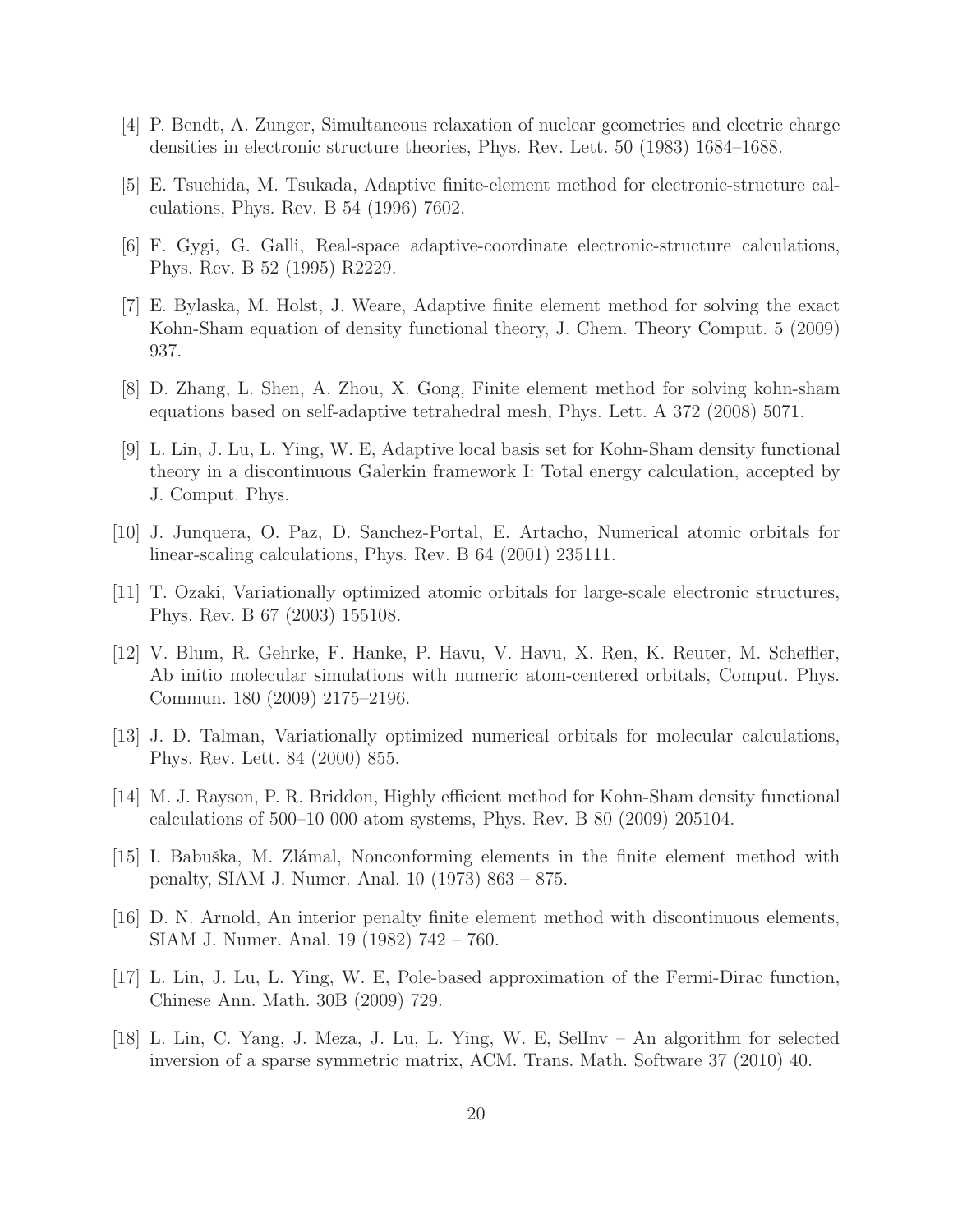- <span id="page-20-0"></span>[19] Y. Saad, M. Schultz, GMRES: A generalized minimal residual algorithm for solving nonsymmetric linear systems., SIAM J. Sci. Stat. Comput. 7 (1986) 856.
- <span id="page-20-1"></span>[20] D. Frenkel, B. Smit, Understanding Molecular Simulation: From Algorithms to Applications, Academic Press, 2002.
- <span id="page-20-2"></span>[21] A. Niklasson, Extended Born-Oppenheimer molecular dynamics, Phys. Rev. Lett. 100 (2008) 123004.
- <span id="page-20-3"></span>[22] L. Kleinman, D. Bylander, Efficacious form for model pseudopotentials, Phys. Rev. Lett. 48 (1982) 1425–1428.
- <span id="page-20-4"></span>[23] D. Ceperley, B. Alder, Ground state of the electron gas by a stochastic method, Phys. Rev. Lett. 45 (1980) 566–569.
- <span id="page-20-5"></span>[24] J. Perdew, A. Zunger, Self-interaction correction to density-functional approximations for many-electron systems, Phys. Rev. B 23 (1981) 5048–5079.
- <span id="page-20-6"></span>[25] J. Perdew, K. Burke, M. Ernzerhof, Generalized gradient approximation made simple, Phys. Rev. Lett. 77 (1996) 3865.
- <span id="page-20-7"></span>[26] N. Mermin, Thermal properties of the inhomogeneous electron gas, Phys. Rev. 137 (1965) A1441–A1443.
- <span id="page-20-8"></span>[27] A. Alavi, J. Kohanoff, M. Parrinello, D. Frenkel, Ab initio molecular dynamics with excited electrons, Phys. Rev. Lett. 73 (1994) 2599.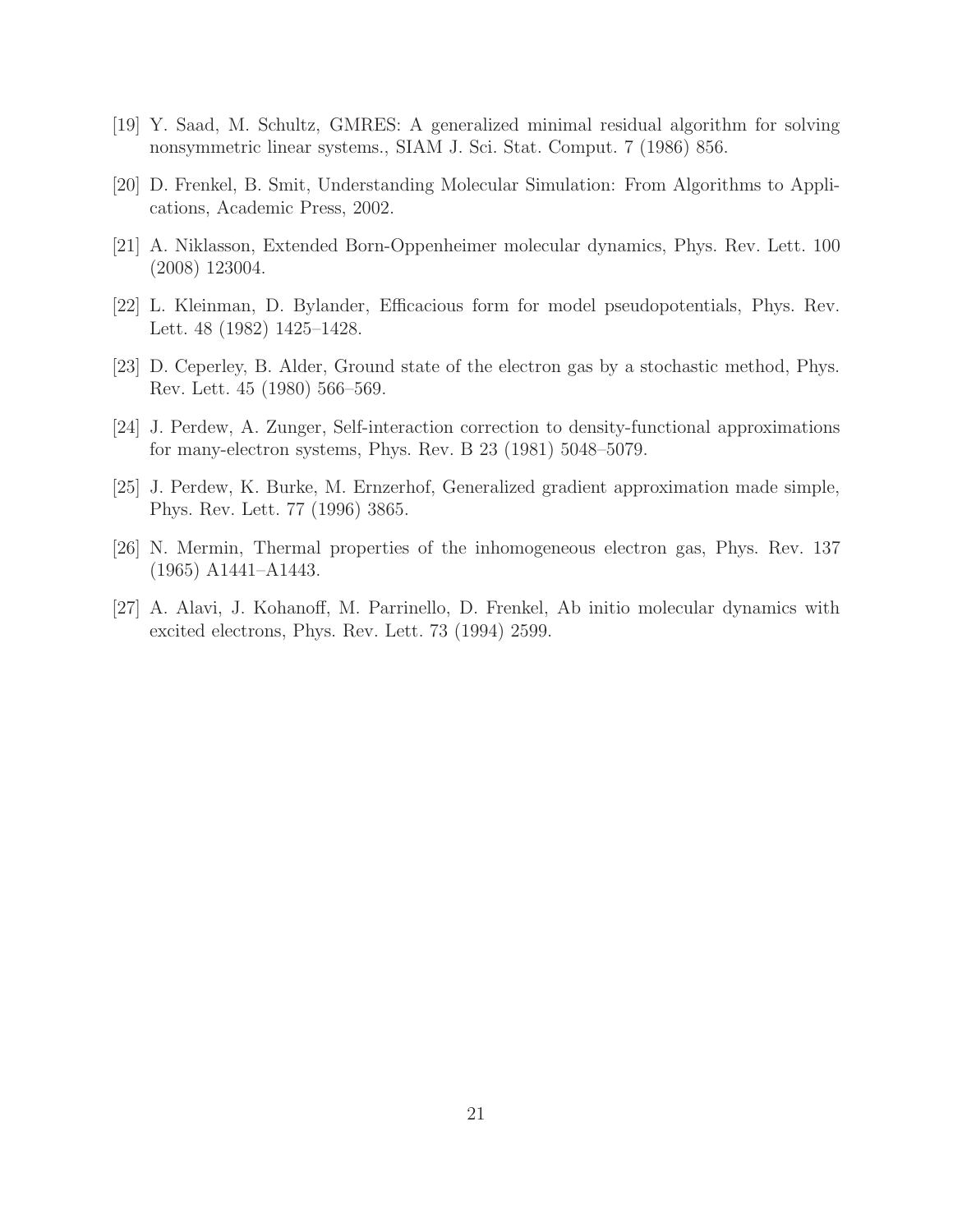<span id="page-21-0"></span>

Figure 1: Comparison of the adaptive and optimized local basis functions for an insulating system with 1 electron per atom (spin neglected). The adaptive local basis functions (red dashed line) and optimized local basis functions (blue solid line) are sorted according to the Ritz value of the local Hamiltonian in ascending order.